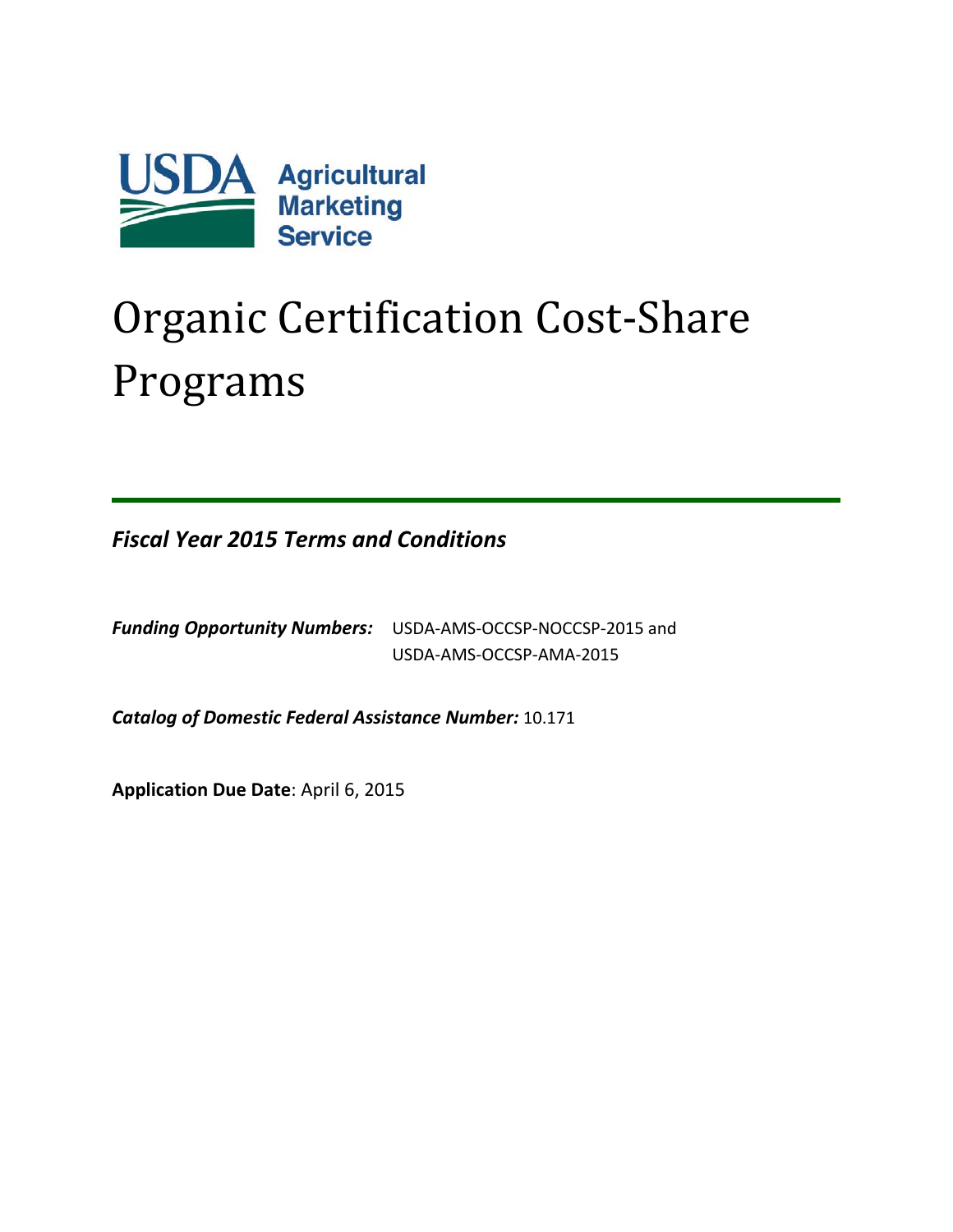**Funding Opportunity Title:** Organic Certification Cost Share Programs

**Funding Opportunity Numbers**: USDA-AMS-OCCSP-NOCCSP-2015 and USDA-AMS-OCCSP-AMA-2015

**Announcement Type:** Initial

#### **Catalog of Federal Domestic Assistance (CFDA) Number**: 10.171

**Dates:** Applications must be received by 5:00 p.m. Eastern Time on April 6, 2015, through grants.gov; applications received after this deadline will not be considered for funding.

**Executive Summary:** The U.S. Department of Agriculture (USDA), Agricultural Marketing Service (AMS), requests applications for the National Organic Certification Cost Share Program (NOCCSP) and the Agricultural Management Assistance (AMA) Organic Certification Cost Share Program for fiscal year 2015 (FY15), collectively referred to as the OCCSP. The purpose of the OCCSP awards is to defray the costs of receiving and maintaining organic certification.

In FY15, the available funding for these two programs is approximately \$10.3M for the NOCCSP and \$900,000 for the AMA. The AMS awards the OCCSP funds to eligible State Agencies\* that serve as administering entities, to reimburse organic operations for specific organic certification costs.

This is the initial request for applications, with issuance of the 2015 OCCSP terms and conditions, which outlines the eligibility and performance criteria for State Agencies seeking NOCCSP and AMA funding in fiscal year 2015. Organic operations may request reimbursement for specific certification costs incurred from October 1, 2014 through September 30, 2015. The State agencies may provide reimbursements to certified organic operators for up to 75% of the operation's total allowable certification costs, up to a maximum of \$750 per certification scope: crops, livestock, wild crops, and for handling (i.e. processing).

\**The use of "State Agencies" throughout this document refers to the 50 United States, the District of Columbia, and 5 U.S. Territories including the Commonwealth of Puerto Rico, Guam, American Samoa, the United States Virgin Islands, and the Commonwealth of the Northern Mariana Islands.*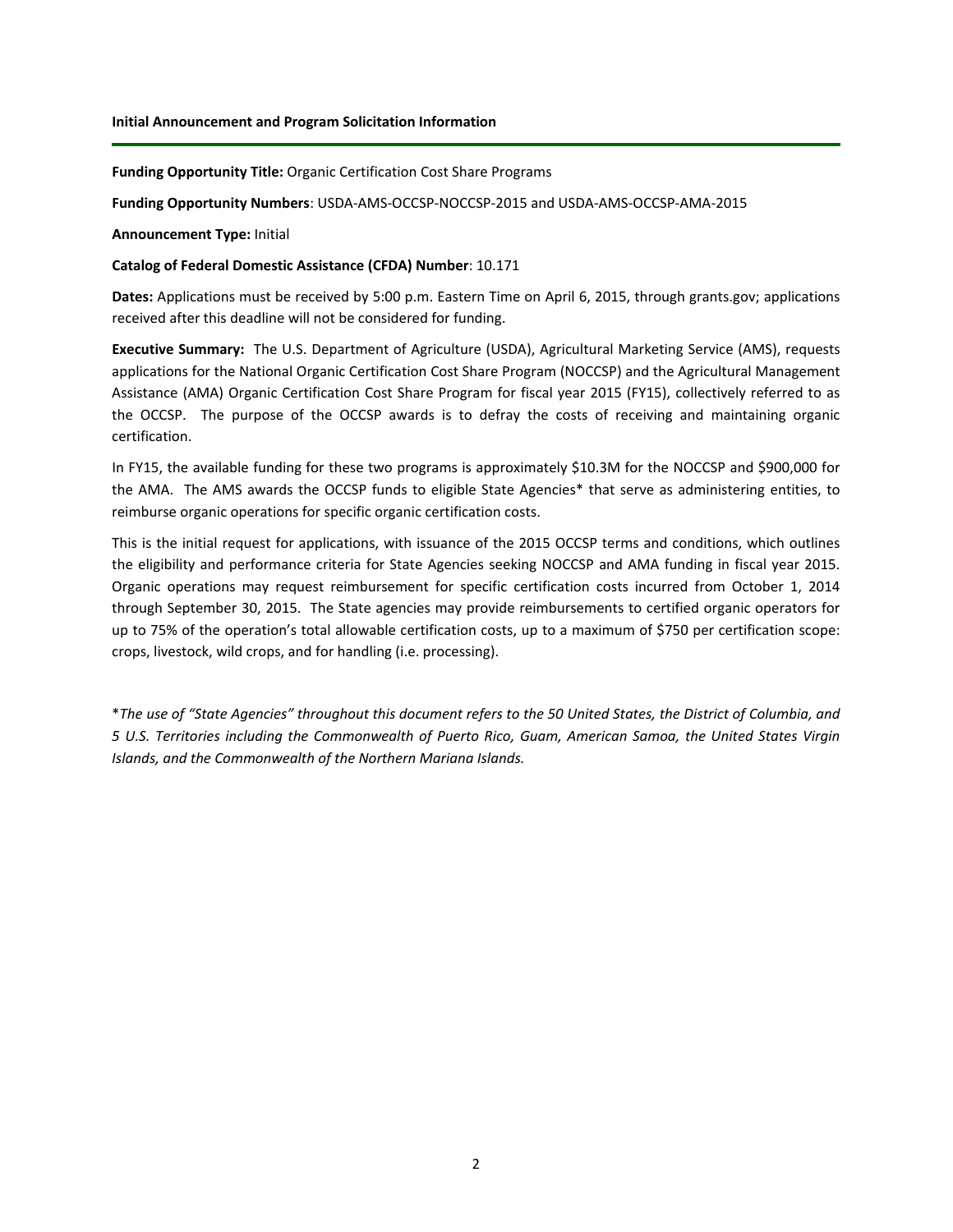# **Program Highlights**

The following changes apply to the FY 2015 program:

.

- State Agency reporting aligns with the requirements of the 2 CFR 200-Uniform Administrative Requirements, Cost Principles, and Audit Requirements for Federal Awards.
- The FY 2015 Period of Qualification for organic operations seeking reimbursement is from October 1, 2014 to September 30, 2015.
- The Period of Performance for State Agencies starts on October 1, 2014.
	- o The AMA funds are one-year funds. Thus, State Agencies must obligate them by September 30, 2015. AMS may issue No Cost Extensions to allow adequate time to process the cost share reimbursements and adhere to the Final Reporting requirements outlined in this document. Otherwise, the funds must be returned to AMS so that they can be returned to the U.S. Treasury.
	- o The NOCCSP funds are no-year funds. Thus, AMS may issue multi-year Grant Agreements to allocate funds to eligible State Agencies, using performance and past expenditures as the primary factor to determine if any additional funds should be allocated.
- Clarifies how to complete and submit the SF-270 to AMS.
- Replaces the term "incurred" with "paid" to clarify allowable certification costs.
- Clarifies that "Invoice" means a receipt that shows evidence of payment (not only billing) of certification costs.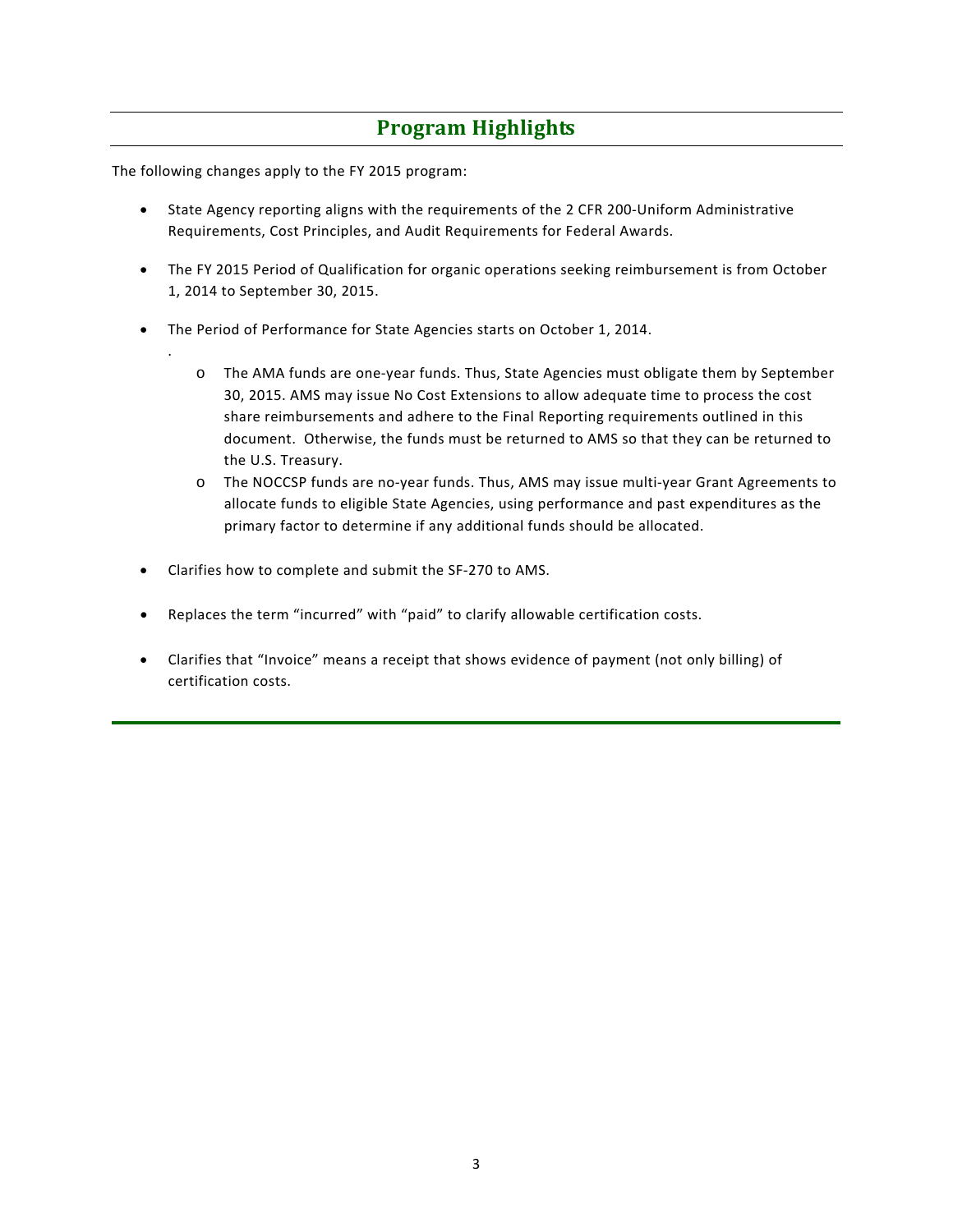# **TABLE OF CONTENTS**

| 3.1.2 Agricultural Management Assistance (AMA) Organic Certification Cost Share Program10     |  |
|-----------------------------------------------------------------------------------------------|--|
|                                                                                               |  |
|                                                                                               |  |
|                                                                                               |  |
|                                                                                               |  |
|                                                                                               |  |
| 4.2.1 SF-424 Application for Federal Domestic Assistance - Short Organizational (Required) 11 |  |
|                                                                                               |  |
|                                                                                               |  |
|                                                                                               |  |
|                                                                                               |  |
|                                                                                               |  |
|                                                                                               |  |
|                                                                                               |  |
|                                                                                               |  |
|                                                                                               |  |
|                                                                                               |  |
|                                                                                               |  |
|                                                                                               |  |
|                                                                                               |  |
|                                                                                               |  |
|                                                                                               |  |
|                                                                                               |  |
|                                                                                               |  |
|                                                                                               |  |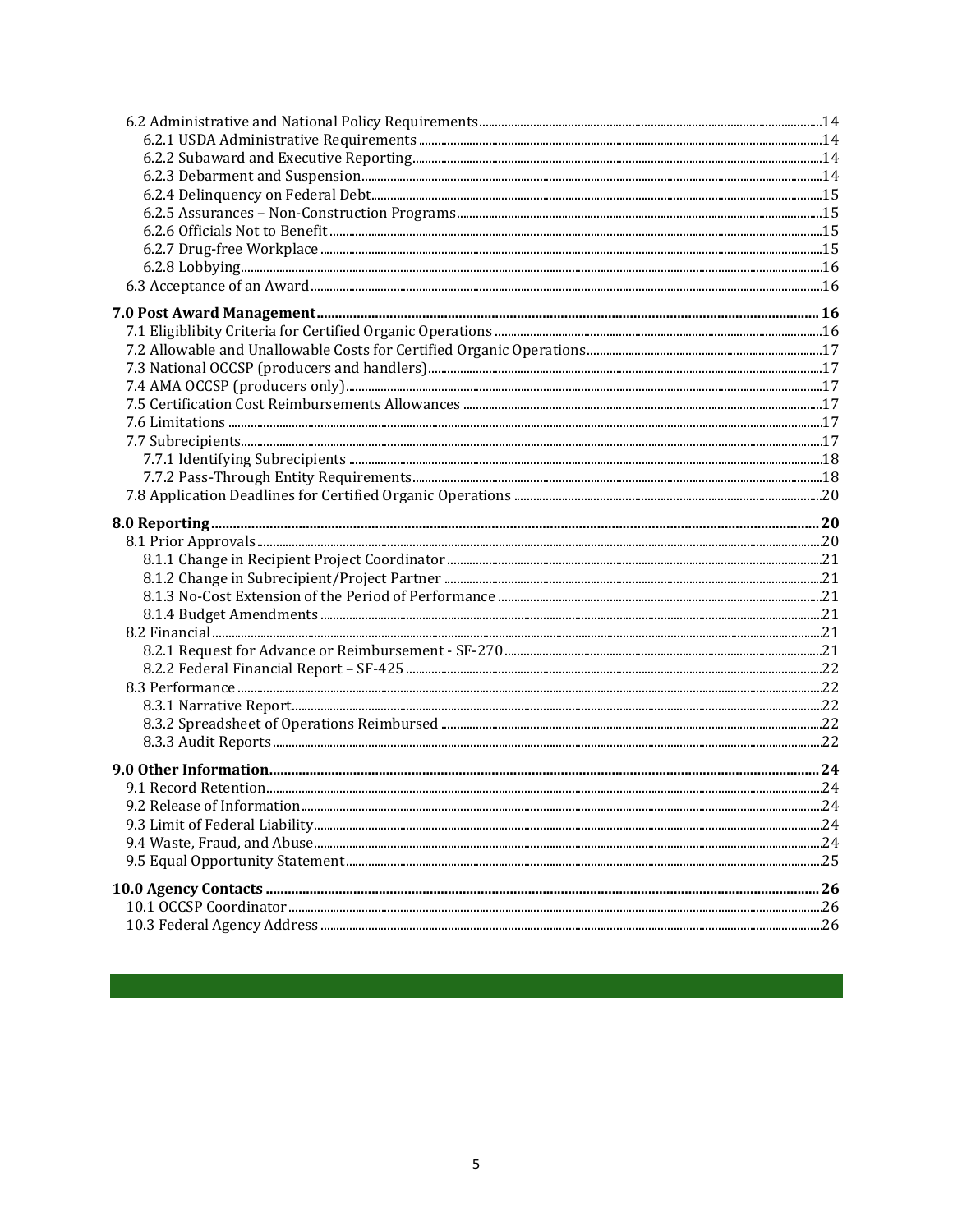# <span id="page-5-0"></span>**1.0 FUNDING OPPORTUNITY DESCRIPTION**

#### <span id="page-5-1"></span>1.1 LEGISLATIVE AUTHORITIES

The National Organic Certification Cost Share program (NOCCSP) is authorized under section 10606(d)(1) of the [Farm Security and Rural Investment Act of 2002](http://thomas.loc.gov/cgi-bin/query/z?c107:H.R.2646.ENR:) (7 U.S.C. 7901 note), as amended by section 10004(c) of the [Agriculture Act of 2014](http://www.gpo.gov/fdsys/pkg/BILLS-113hr2642enr/pdf/BILLS-113hr2642enr.pdf) (2014 Farm Bill; Pub. L. 113–79). Under this authority, Congress authorizes USDA to provide organic certification cost share assistance to certified organic operations (producers and handlers) located within the 50 United States, the District of Columbia, and five U.S. Territories including the Commonwealth of Puerto Rico, Guam, American Samoa, the United States Virgin Islands, and the Commonwealth of the Northern Mariana Islands.

The Agricultural Management Assistance Organic Certification Cost Share (AMA) is authorized under the [Federal](https://www.govtrack.us/congress/bills/103/hr4217/text)  [Crop Insurance Act](https://www.govtrack.us/congress/bills/103/hr4217/text) (FCIA), as amended, (7 U.S.C. 1524). Under this authority, Congress authorizes USDA to provide organic certification cost share assistance to certified organic operations (only producers) located within the following 16 States: Connecticut, Delaware, Hawaii, Maine, Maryland, Massachusetts, Nevada, New Hampshire, New Jersey, New York, Pennsylvania, Rhode Island, Utah, Vermont, West Virginia, and Wyoming.

The AMS administers the OCCSP using relevant sections of the Organic Foods Production Act of 1990 and the Uniform Grant Guidance, 2 CFR 200. AMS awards OCCSP funds to eligible State Agencies, which operate as a passthrough system, by accepting and approving their applications so that they can issue reimbursements to organic operations.

#### <span id="page-5-2"></span>1.2 PURPOSE

The purpose of the OCCSP is to defray the costs of receiving and maintaining organic certification.

#### <span id="page-5-3"></span>**2.0 AWARD INFORMATION**

#### <span id="page-5-4"></span>2.1 TYPE OF FEDERAL ASSISTANCE

The AMS administers the OCCSP through Grant Agreements with State Agencies.

#### <span id="page-5-5"></span>2.2 TYPE OF APPLICATIONS

AMS annually reviews **new applications** from State Agencies for conformance with the criteria in [5.0 Application](#page-12-1)  Review [Information,](#page-12-1) and the AMS may require applicants to provide additional information or clarification by a specified deadline.

#### <span id="page-5-6"></span>2.3 PERIOD OF PERFORMANCE

The Period of Performance is October 1, 2014 and ends September 30, 2015. The applicant must indicate the start and end dates in Box 6c (proposed project start and end dates) of the SF-424, "Application for Federal Domestic Assistance – Short Organizational". All funds must be obligated within the time period stipulated on the Grant Agreement. The AMS may issue a No Cost Extension to allow adequate time to process the cost share reimbursements and adhere to the Final Reporting Requirements outlined in this document – the FY 2015 Terms and Conditions for the OCCSP.

The Close-Out Period for the OCCSP is October 1, 2015 – December 31, 2015. The State Agency must expend their AMA allocated grant funds or the funds must be returned to the Federal Agency by December 31, 2015.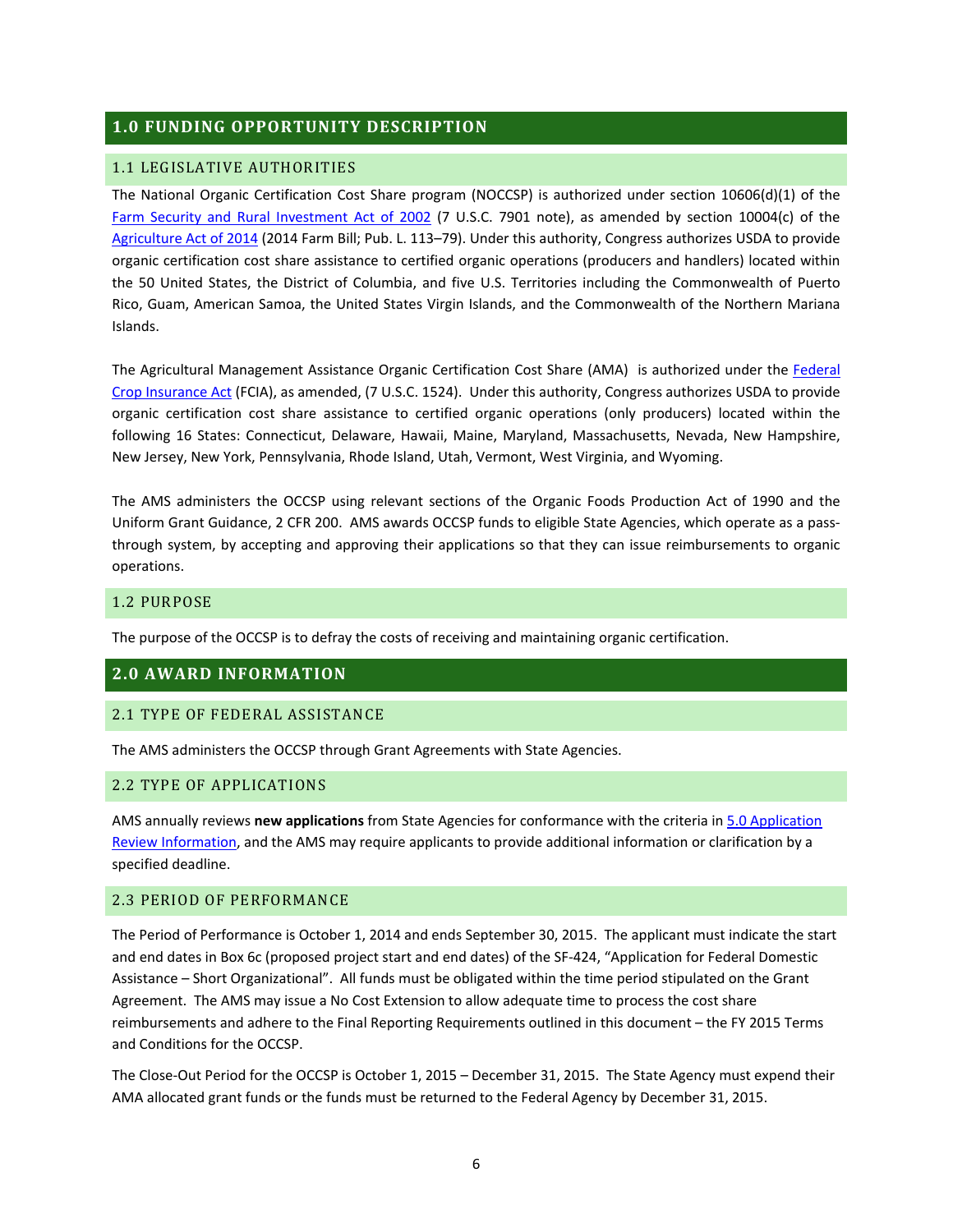The NOCCSP funds are no-year monies; thus, they may be retained by the State Agency and used in the subsequent fiscal year. The State agency must document liquidation of its previous allocation before it can receive a new allocation of NOCCSP funds from the AMS.

For both AMA and the NOCCSP, annual financial reports must be submitted to the Federal Agency by the end of the Performance Period, December 31, 2015.

#### <span id="page-6-0"></span>2.4 AVAILABLE FUNDING

Approximately \$10.3M is available under the NOCCSP and \$900,000 under the AMA OCCSP to fund FY 2015 applications received in accordance with this initial announcement.

#### <span id="page-6-1"></span>2.5 ESTIMATED GRANT AMOUNTS

Each State Agency that submits an acceptable and complete application to the AMS is eligible to receive an estimated grant amount based on the average of the most recent available OCCSP participation rates (2014 calendar year estimates) and the number of certified operations (2014 calendar year estimates) to reimburse organic operations. The data source is from the U.S. Department of Agriculture, AMS National Organic Program.

#### **ORGANIC CERTIFICATION COST SHARE PROGRAMS**

| <b>Estimated FY15 Award Allocations (Subject to Change)</b> |               |              |
|-------------------------------------------------------------|---------------|--------------|
| <b>STATE</b>                                                | <b>NOCCSP</b> | <b>AMA</b>   |
| Alabama                                                     | \$15,800      | Not Eligible |
| Alaska                                                      | \$13,100      | Not Eligible |
| American Samoa                                              | \$5,000       | Not Eligible |
| Arizona                                                     | \$74,500      | Not Eligible |
| Arkansas                                                    | \$25,600      | Not Eligible |
| California                                                  | \$2,173,600   | Not Eligible |
| Colorado                                                    | \$191,400     | Not Eligible |
| Connecticut                                                 | \$58,800      | \$24,000     |
| Delaware                                                    | \$11,500      | \$7,300      |
| District of Columbia                                        | \$7,700       | Not Eligible |
| Florida                                                     | \$175,100     | Not Eligible |
| Georgia                                                     | \$96,300      | Not Eligible |
| Guam                                                        | \$5,000       | Not Eligible |
| Hawaii                                                      | \$81,000      | \$31,900     |
| Idaho                                                       | \$132,700     | Not Eligible |
| Illinois                                                    | \$202,800     | Not Eligible |
| Indiana                                                     | \$202,300     | Not Eligible |
| lowa                                                        | \$418,000     | Not Eligible |
| Kansas                                                      | \$68,500      | Not Eligible |
| Kentucky                                                    | \$76,200      | Not Eligible |
| Louisiana                                                   | \$20,200      | Not Eligible |
| Maine                                                       | \$249,500     | \$91,500     |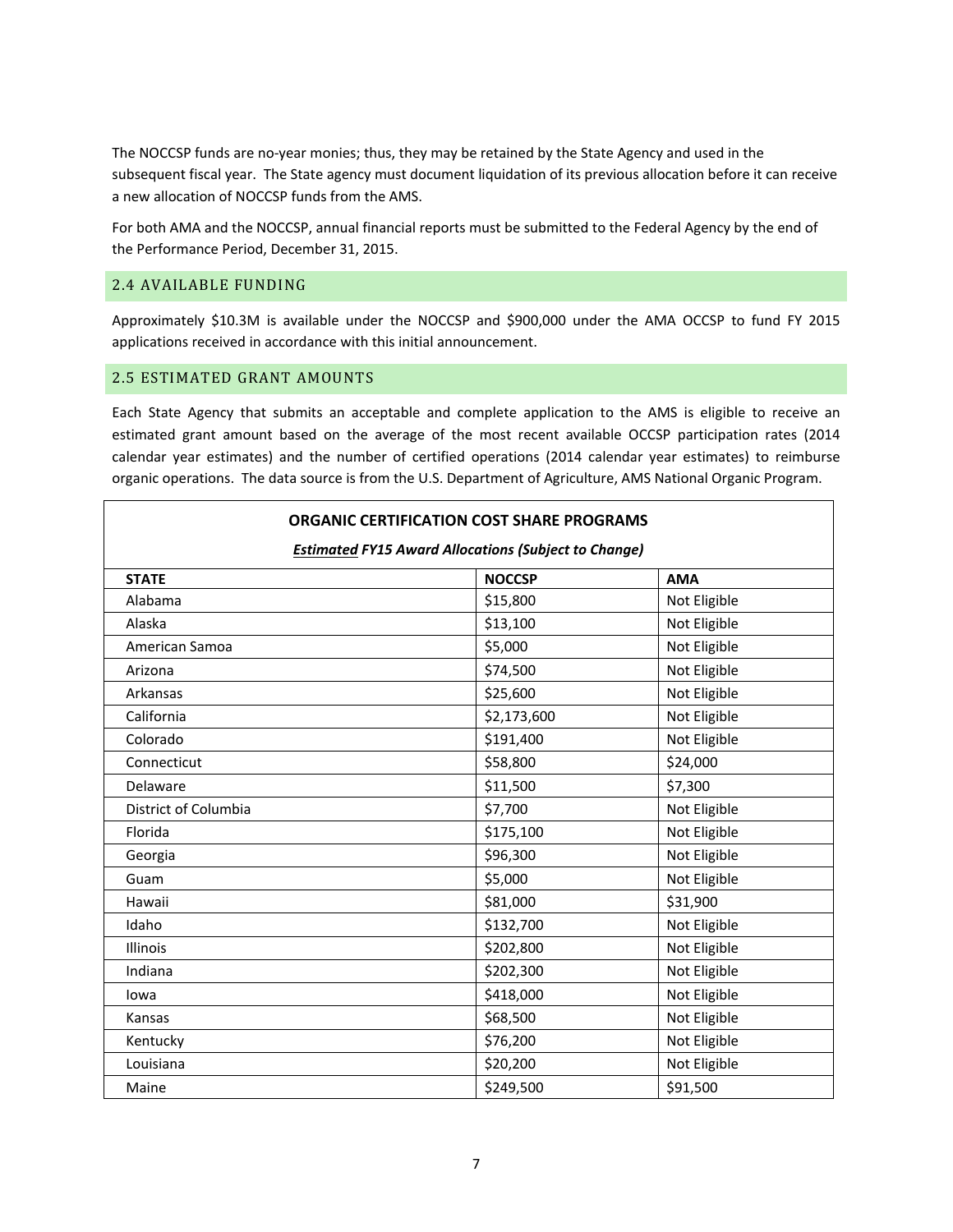| Maryland                 | \$84,300  | \$33,000     |
|--------------------------|-----------|--------------|
| Massachusetts            | \$124,000 | \$47,100     |
| Michigan                 | \$272,400 | Not Eligible |
| Minnesota                | \$415,300 | Not Eligible |
| Mississippi              | \$12,600  | Not Eligible |
| Missouri                 | \$127,800 | Not Eligible |
| Montana                  | \$110,900 | Not Eligible |
| Nebraska                 | \$115,300 | Not Eligible |
| Nevada                   | \$44,100  | \$18,800     |
| New Hampshire            | \$81,600  | \$32,100     |
| New Jersey               | \$136,500 | \$51,500     |
| New Mexico               | \$81,600  | Not Eligible |
| New York                 | \$607,200 | \$218,100    |
| North Carolina           | \$160,900 | Not Eligible |
| North Dakota             | \$88,100  | Not Eligible |
| Northern Mariana Islands | \$5,000   | Not Eligible |
| Ohio                     | \$369,100 | Not Eligible |
| Oklahoma                 | \$41,400  | Not Eligible |
| Oregon                   | \$390,900 | Not Eligible |
| Pennsylvania             | \$453,400 | \$163,600    |
| Puerto Rico              | \$8,200   | Not Eligible |
| Rhode Island             | \$24,000  | \$11,700     |
| South Carolina           | \$31,000  | Not Eligible |
| South Dakota             | \$57,100  | Not Eligible |
| Tennessee                | \$36,500  | Not Eligible |
| Texas                    | \$247,900 | Not Eligible |
| U.S. Virgin Islands      | \$5,000   | Not Eligible |
| Utah                     | \$60,400  | \$24,600     |
| Vermont                  | \$327,800 | \$119,200    |
| Virginia                 | \$92,500  | Not Eligible |
| Washington               | \$600,700 | Not Eligible |
| West Virginia            | \$10,400  | \$6,900      |
| Wisconsin                | \$770,200 | Not Eligible |
| Wyoming                  | \$39,700  | \$17,300     |

# <span id="page-7-0"></span>2.6 DEFINITIONS

# <span id="page-7-1"></span>2.6.1 BENEFICIARY

The individual or entity that benefits from the grant funds; a certified organic operation is considered the beneficiary for the OCCSP. Certified organic operations may be a producer, handler, or both.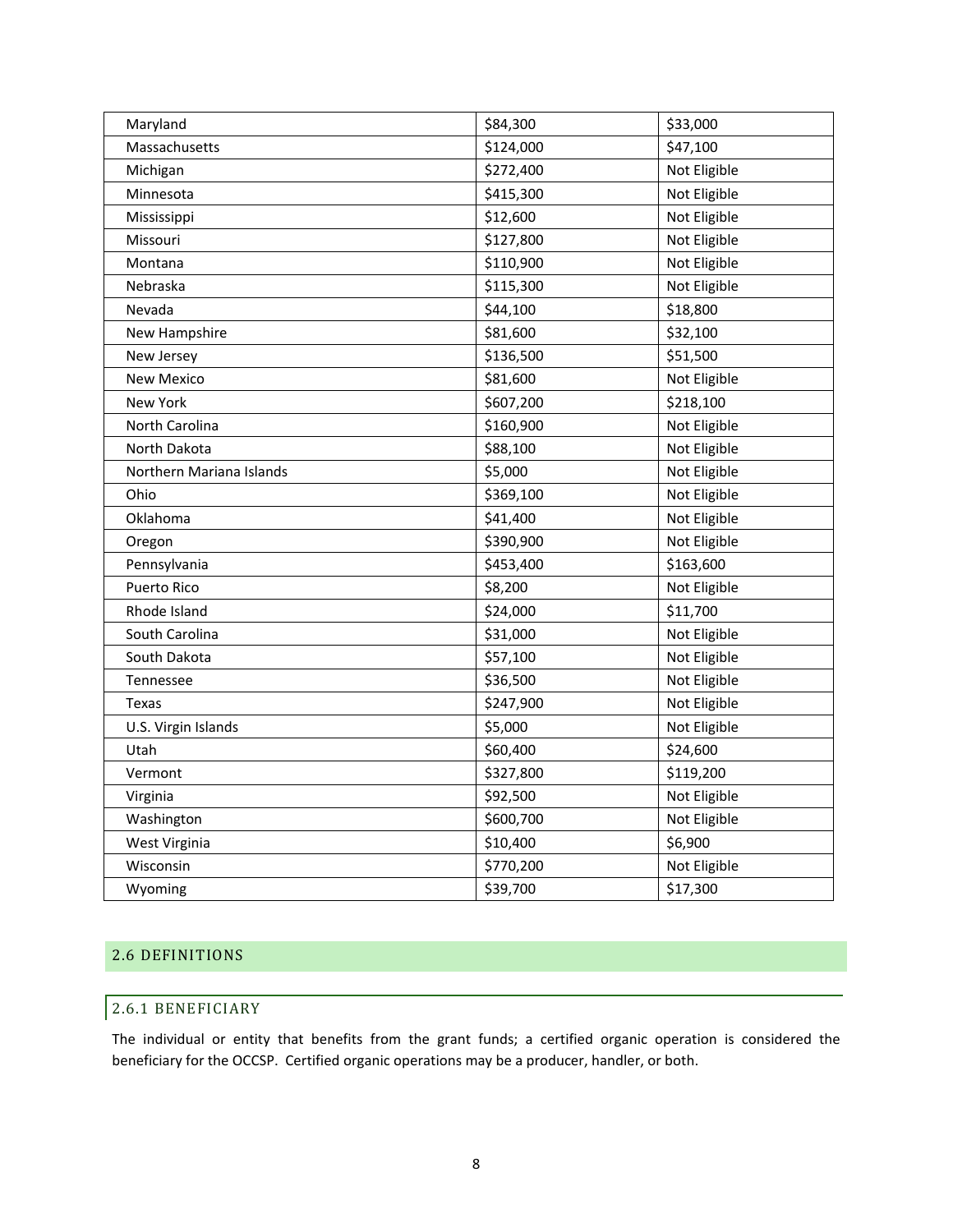#### <span id="page-8-0"></span>2.6.2 CERTIFICATION SCOPE

The scopes of organic certification defined by the USDA Organic Regulations (7 CFR 205) and applicable to a certified operation as determined through certification by the USDA-accredited certifying agent; these include the following: Crops, Livestock, Wild Crops, and Handler (i.e. Processor).

#### <span id="page-8-1"></span>2.6.3 FEDERAL AGENCY

The United States Department of Agriculture (USDA), Agricultural Marketing Service (AMS).

#### <span id="page-8-2"></span>2.6.4 FEDERAL AGENCY PROJECT MANAGER

The individual, acting within the scope of delegated authority, who has responsibility for executing and administering awards on behalf of the AMS. The Deputy Administrator, National Organic Program, AMS is authorized to obligate OCCSP funds, while the Cost Share Manager is responsible for the administration of the OCCSP (*see* [Agency Contact\)](#page-25-3)

#### <span id="page-8-3"></span>2.6.5 GRANT

An award of financial assistance, including cooperative agreements, in the form of money, or property in lieu of money, by the Federal Government to an eligible recipient.

#### <span id="page-8-4"></span>2.6.6 PASS-THROUGH ENTITY

Pass-through entity means a non-federal entity that provides a subaward to a subrecipient to carry out part of a Federal program.

#### <span id="page-8-5"></span>2.6.7 RECIPIENT

Recipient means the non-federal entity that receives a Federal award directly from a Federal awarding agency to carry out an activity under a Federal program.

#### <span id="page-8-6"></span>2.6.8 SUBRECIPIENT

Subrecipient means a non-Federal entity that receives a subaward from a pass-through entity to carry out part of a Federal program; but does not include an individual that is a beneficiary of such program. A subrecipient may also be a recipient of other Federal awards directly from a Federal awarding agency.

#### <span id="page-8-7"></span>2.6.9 RECIPIENT PROJECT COORDINATOR

The individual who is authorized to commit the recipient's time and other resources to the project, to commit the recipient to comply with the terms and conditions of the award instrument including those set out herein, and to otherwise act for or on behalf of the recipient.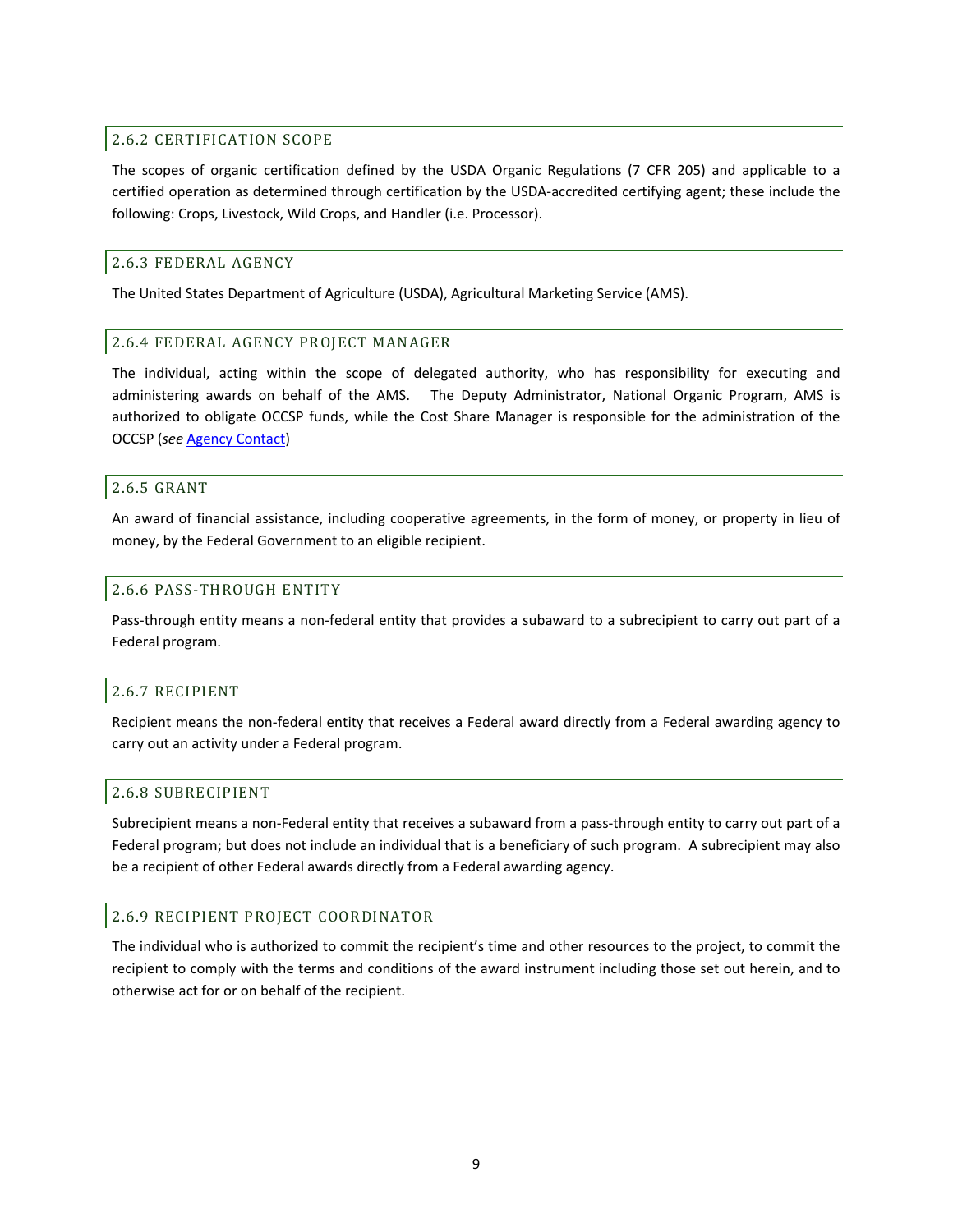#### <span id="page-9-0"></span>2.6.10 STATE

Any of the fifty (50) states of the United States, the District of Columbia, the American Samoa, the Commonwealth of the Northern Mariana Islands, the Commonwealth of Puerto Rico, Guam, and the United States Virgin Islands.

#### <span id="page-9-1"></span>2.6.11 STATE AGENCY

The agency, commission, or department of a State government, U.S. Territories or District of Columbia responsible for agriculture under their jurisdiction.

# <span id="page-9-2"></span>2.6.12 SUBAWARD

Subaward means an award provided by a pass-through entity to a subrecipient for the subrecipient to carry out part of a Federal award received by the pass-through entity. It does not include payments to a contractor or payments to an individual that is a beneficiary of a Federal program. A subaward may be provided through any form of legal agreement, including an agreement that the pass-through entity considers a contract.

# <span id="page-9-3"></span>**3.0 ELIGIBILITY INFORMATION**

# <span id="page-9-10"></span><span id="page-9-4"></span>3.1 ELIGIBLE APPLICANTS

State Agencies are eligible to apply to the NOCCSP and AMA, as described below.

# <span id="page-9-5"></span>3.1.1 NATIONAL (NOCCSP) ORGANIC CERTIFICATION COST SHARE PROGRAM

State Agencies within each of the 50 States, the District of Columbia, the Commonwealth of Puerto Rico, the United States Virgin Islands, Guam, American Samoa, and the Commonwealth of the Northern Marina Islands are eligible to apply for funds.

# <span id="page-9-6"></span>3.1.2 AGRICULTURAL MANAGEMENT ASSISTANCE (AMA) ORGANIC CERTIFICATION COST SHARE PROGRAM

State Agencies located in the 16 states of Connecticut, Delaware, Hawaii, Maine, Maryland, Massachusetts, Nevada, New Hampshire, New Jersey, New York, Pennsylvania, Rhode Island, Utah, Vermont, West Virginia, and Wyoming are eligible to participate in the AMA OCCSP.

#### <span id="page-9-7"></span>3.2 COST-SHARING AND MATCHING

There are no Federal cost-sharing or matching requirements for State Agencies participating in the NOCCSP or AMA OCCSP.

# <span id="page-9-8"></span>**4.0 APPLICATION AND SUBMISSION INFORMATION**

#### <span id="page-9-9"></span>4.1 REQUESTING AN APPLICATION PACKAGE

The AMS posts a synopsis of each new funding opportunity at [Grants.gov](http://www.grants.gov/) and includes a link on the program website at [http://www.ams.usda.gov/AMSv1.0/NOPCostSharing.](http://www.ams.usda.gov/AMSv1.0/NOPCostSharing) Additionally, the AMS will electronically mail notice of the funding opportunity directly to each eligible State Agency.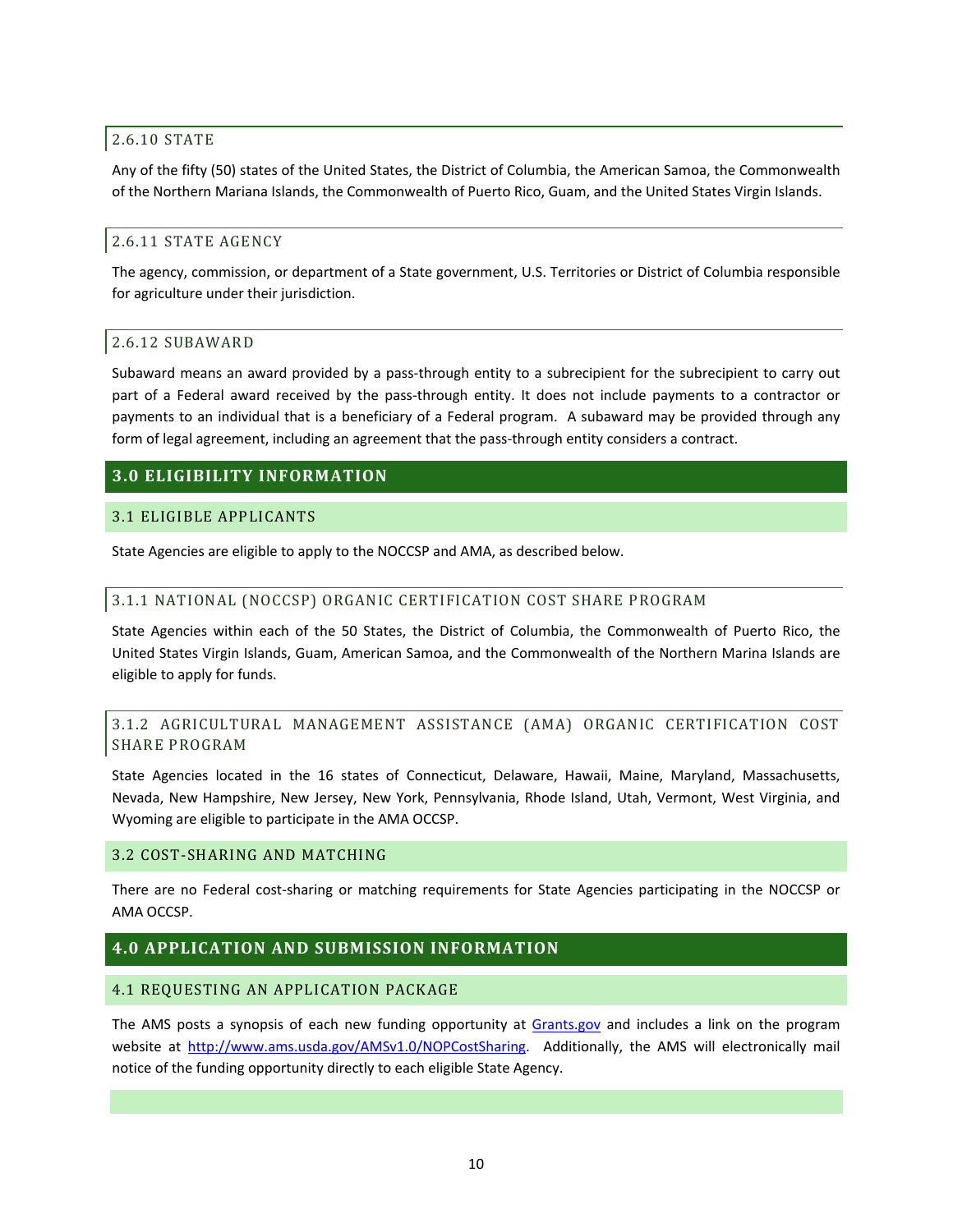#### <span id="page-10-0"></span>4.2 CONTENT AND FORM OF APPLICATION SUBMISSION

State Agencies interested in applying for the OCCSP must submit SF-424 Short Organizational Application via [Grants.gov.](http://www.grants.gov/) If an applicant is applying for both the AMA and NOCCSP, then the applicant must submit a separate application for each funding opportunity.

<span id="page-10-1"></span>4.2.1 SF-424 APPLICATION FOR FEDERAL DOMESTIC ASSISTANCE – SHORT ORGANIZATIONAL APPLICATION (REQUIRED)

Please refer to [SF-424 Short Organizational Application Instructions](http://www.grants.gov/web/grants/form-instructions/sf-424-short-application-attachment-instructions.html) for help completing the [SF-424](http://www.grants.gov/web/grants/forms/sf-424-family.html%23sortby=1) Short Organizational Application. Please use the following supplemental instructions to complete each OCCSP application.

| <b>Block</b>                      | <b>Instruction</b>                                                           |
|-----------------------------------|------------------------------------------------------------------------------|
| #5g Congressional District        | Number.<br>this link to<br>find<br>Congressional<br>District<br>Use<br>your  |
|                                   | http://www.house.gov/representatives/find/                                   |
| #6a Project Title                 | "[enter name of State Agency] -                                              |
|                                   | Organic Certification Cost Share Program"                                    |
| #6b Project Description           | For NOCCSP OCCSP:                                                            |
|                                   | <b>National (NOCCSP) Organic Certification Cost Share Program</b>            |
|                                   | <b>OR</b>                                                                    |
|                                   | For AMA OCCSP:                                                               |
|                                   | Agricultural Management Assistance (AMA) Organic Certification Cost          |
|                                   | <b>Share Program</b> "                                                       |
| <b>*For Pass-through Entities</b> | Include subrecipient information as requested in Section 7.7 and 8.1 in this |
|                                   | block, if available at the time of application.                              |
|                                   | #6c Proposed Project StartState Date: "October 1, 2014"                      |
| and End Dates                     | End Date: "September 30, 2015"                                               |

# <span id="page-10-2"></span>4.3 GRANT SUBMISSION DEADLINE - DATE AND TIME

Applications must be received via [www.Grants.gov](http://www.grants.gov/) by 5:00 p.m. Eastern Time on April 6, 2015. AMS will not consider applications received after this deadline.

#### <span id="page-10-3"></span>4.4 INTERGOVERNMENTAL REVIEW

This initiative is not subject t[o intergovernmental review.](http://www.whitehouse.gov/omb/grants_spoc)

#### <span id="page-10-4"></span>4.5 FUNDS NOT APPLIED FOR

Eligible State Agencies who do not apply for or do not request all authorized funding during the specified grant application period will forfeit the full portion of authorized funding not requested. Subsequently, the AMS may allocate the unrequested funds to other eligible State Agencies.

#### <span id="page-10-6"></span><span id="page-10-5"></span>4.6 FUNDING RESTRICTIONS

#### 4.6.1 LIMIT ON ADMINISTRATIVE (INDIRECT) COSTS

[Indirect costs](http://www.ecfr.gov/cgi-bin/text-idx?SID=f9339223eca71c3d7b069f4421e10110&node=se2.1.200_156&rgn=div8) are limited to a maximum of 10 percent of the State Agency's awarded Federal funds; and a State Agency may choose to spend less than 10 percent of their award on indirect costs. The State Agency must notify their sub-applicant(s) of the limit on indirect costs in their requests for proposals/applications/contracts so indirect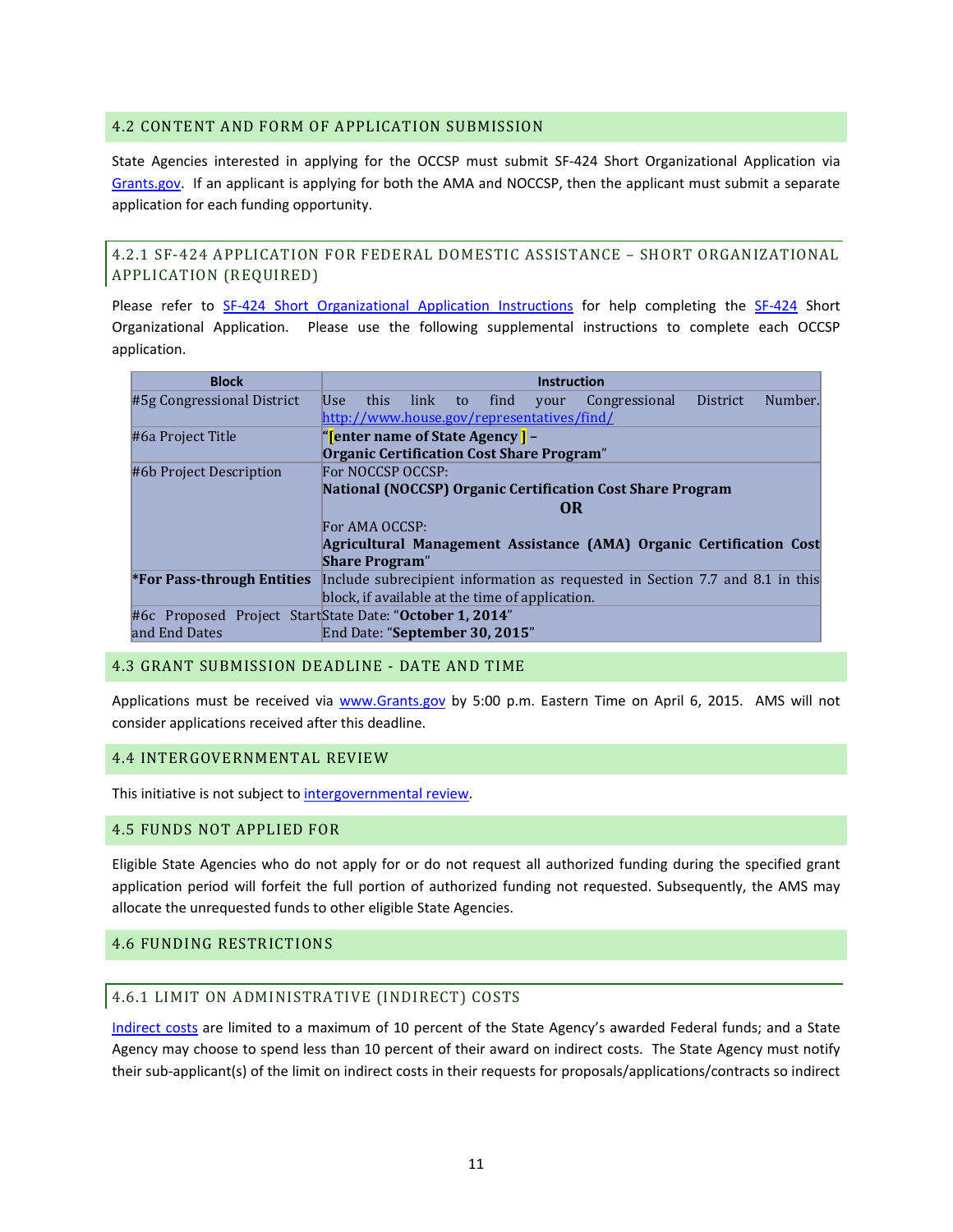costs requested by sub-applicant(s) plus indirect costs requested by the State Agency do not exceed 10 percent of the State Agency's grant allocation.

#### <span id="page-11-0"></span>4.6.2. LIMIT ON DIRECT COSTS

For this award, [direct costs](http://www.ecfr.gov/cgi-bin/text-idx?SID=f9339223eca71c3d7b069f4421e10110&node=se2.1.200_1413&rgn=div8) are limited to funds reimbursed to certified organic producers for certification costs.

#### <span id="page-11-1"></span>4.6.3. DETERMINING DIRECT AND INDIRECT COST ALLOWANCES

AMS uses the formula below to calculate direct and indirect cost allowances for State Agencies.

#### **Formulas:**

*Allocation / Indirect Cost Limitation (10%) = Direct Cost Allowance \$100, 000 / 1.10 = \$90,909.09 Direct Cost Allowance Allocation - Direct Cost Allowance = Indirect Cost Allowance \$100,000 - \$90,909.09 = \$9,090.91 Indirect Cost Allowance*

**Note:** If a State Agency does not use all of their allocated funds, the State Agency must ensure they meet the requirements for Limit on Administrative (Indirect) Costs described in Section 4.6.1. and return and/or de-obligate any unused funds (direct and indirect) in accordance with specified instructions from AMS, which will be provided to the State agency when the AMS is notified about the need to return and/or de-obligate funds.

#### <span id="page-11-3"></span><span id="page-11-2"></span>4.7 OTHER SUBMISSION REQUIREMENTS

#### 4.7.1 GRANTS.GOV

AMS requires applicants to submit applications electronically through the central Federal grants website, [www.grants.gov.](http://www.grants.gov/) When applying through [www.grants.gov,](http://www.grants.gov/) applicants are not required to submit any paper documents to AMS.

For information on how to apply electronically, please consult the Grants.gov [Get Registered](http://www.grants.gov/applicants/get_registered.jsp) webpage. When submitting through [www.grants.gov,](http://www.grants.gov/) please use only the following characters when naming your attachments: A-Z, a-z, 0-9, underscore (\_), hyphen (-), space, period and limit the file name to 50 or fewer characters. Attachments that do not follow this rule may cause the entire application to be rejected or cause issues during processing.

#### <span id="page-11-4"></span>4.7.2 DATA UNIVERSAL NUMBER SYSTEM (DUNS) NUMBER

The State Agency must ensure that it and its sub-applicants, with the exception of individuals, have a Data Universal Number System (DUNS) number at the time of application. A DUNS number is a unique number established and assigned by Dun and Bradstreet, Inc. (D&B) to identify organizations. A DUNS number is required for every application. Potential applicants and sub-applicants may acquire a DUNS number at no cost online a[t](http://fedgov.dnb.com/webform) [http://fedgov.dnb.com/webform.](http://fedgov.dnb.com/webform) To acquire a DUNS number by phone, contact the D&B Government Customer Response Center:

U.S. and U.S. Virgin Islands: 1-866-705-5711 Alaska and Puerto Rico: 1-800-234-3867 (Select option 2, then option 1) Monday – Friday 7 a.m. to 8 p.m., CST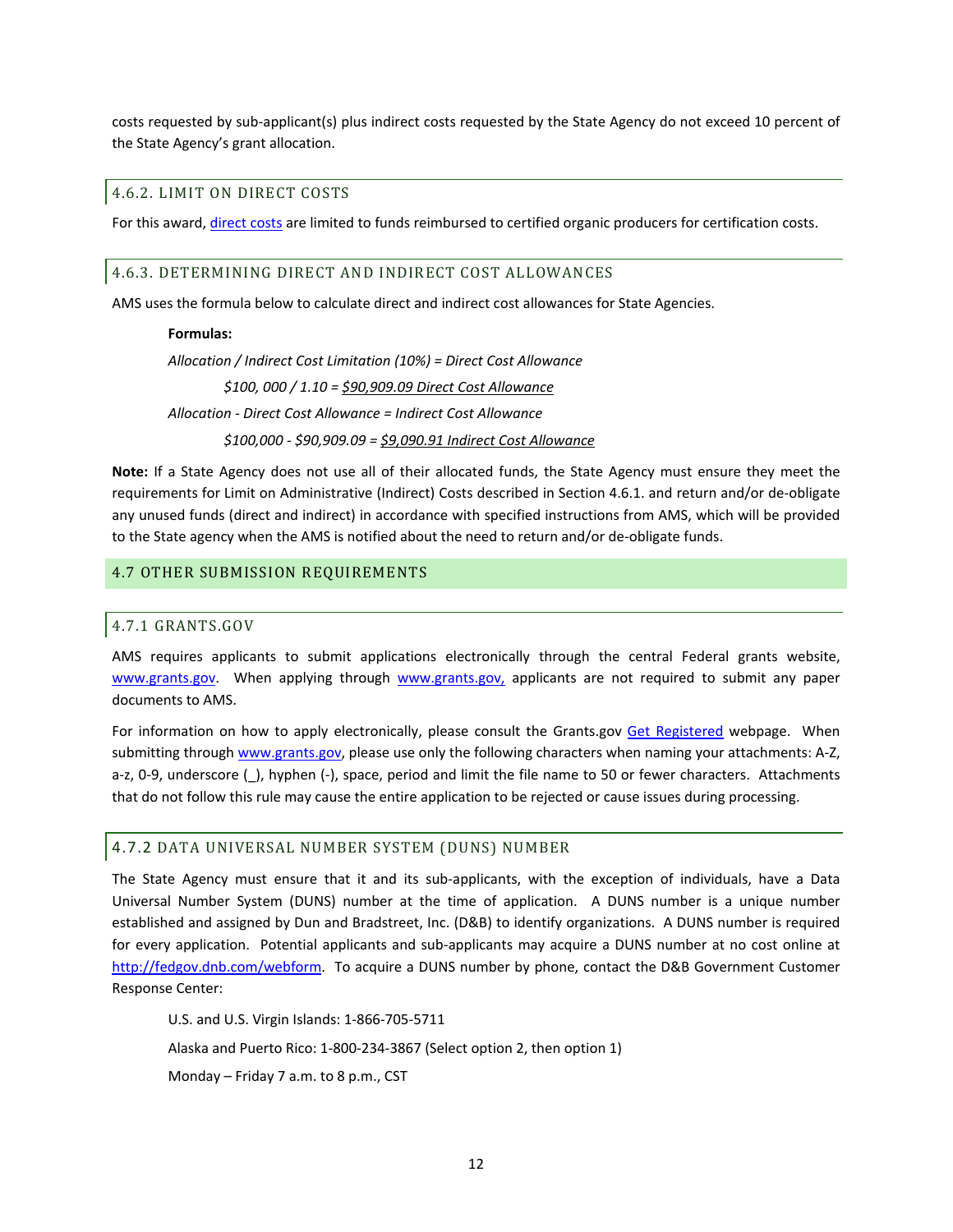# <span id="page-12-0"></span>4.7.3 SYSTEM FOR AWARD MANAGEMENT (SAM)

The System for Award Management (SAM) has replaced the Central Contractor Registration (CCR) as the central government repository for organizations working with the Federal government. To receive an award under the OCCSP, applicants are required to register with SAM and, in doing so, to designate an e-Business Point of Contact (e-Business POC). The SAM registration must be updated annually. The SAM registration must be active and maintained with current information, at all times, while the State Agency has an active award or an application under consideration.

The e-Business POC authorizes individuals to submit grant and cooperative agreement applications on behalf of the organization and creates a special password called a Marketing Partner ID Number (M-PIN) to verify individuals authorized to submit grant applications for the organization.

Organizations that need to register in SAM for the first time or need to update their SAM registration can do so at [https://www.sam.gov/.](https://www.sam.gov/) Questions about SAM should be directed t[o askSAM@gsa.gov.](mailto:askSAM@gsa.gov)

# <span id="page-12-1"></span>**5.0 APPLICATION REVIEW INFORMATION**

# <span id="page-12-2"></span>5.1 CRITERIA

AMS will review grant applications to ensure the application criteria are in accordance with [4.0 Application and](#page-9-8)  [Submission Information.](#page-9-8)

AMS will review the application to ensure that the applicant is an eligible entity as defined in [Section 3.0.](#page-9-10) There are no other statutory, regulatory, or other preferences applied in the review process, other than merit criteria as described below:

- 1. The application was properly completed, i.e. all required information is contained on the application form.
- 2. If applicable, the application identifies and includes specified information on sub-applicants.
- 3. The applicant is an eligible entity.
- 4. When a State Agency intends to subcontract any portion of the federal award to another entity, agreements will only be awarded when the State Agency has established a written contract or agreement with the entity, and AMS has reviewed that contract or agreement pursuant to 2 CFR part 200.
- 5. In accordance with 2 CFR part 200, the AMS may use past performance to assist in determining the level of participation or allocation of funding to the applicant during the current funding cycle.

#### <span id="page-12-3"></span>5.2 REVIEW AND SELECTION PROCESS

AMS reviews applications upon their submission to Grants.gov and completes the application review process within one (1) week of the closing date.

AMS will notify the individual listed in block 8 "Primary Contact/Grants Administrator" of the SF-424 "Application for Federal Assistance" if additional information is required after the initial application review. Upon completion of a successful application review, the AMS will send an Award Notice in accordance with [6.3 Acceptance of Award](#page-15-4) to Primary Contact/Grants Administrator.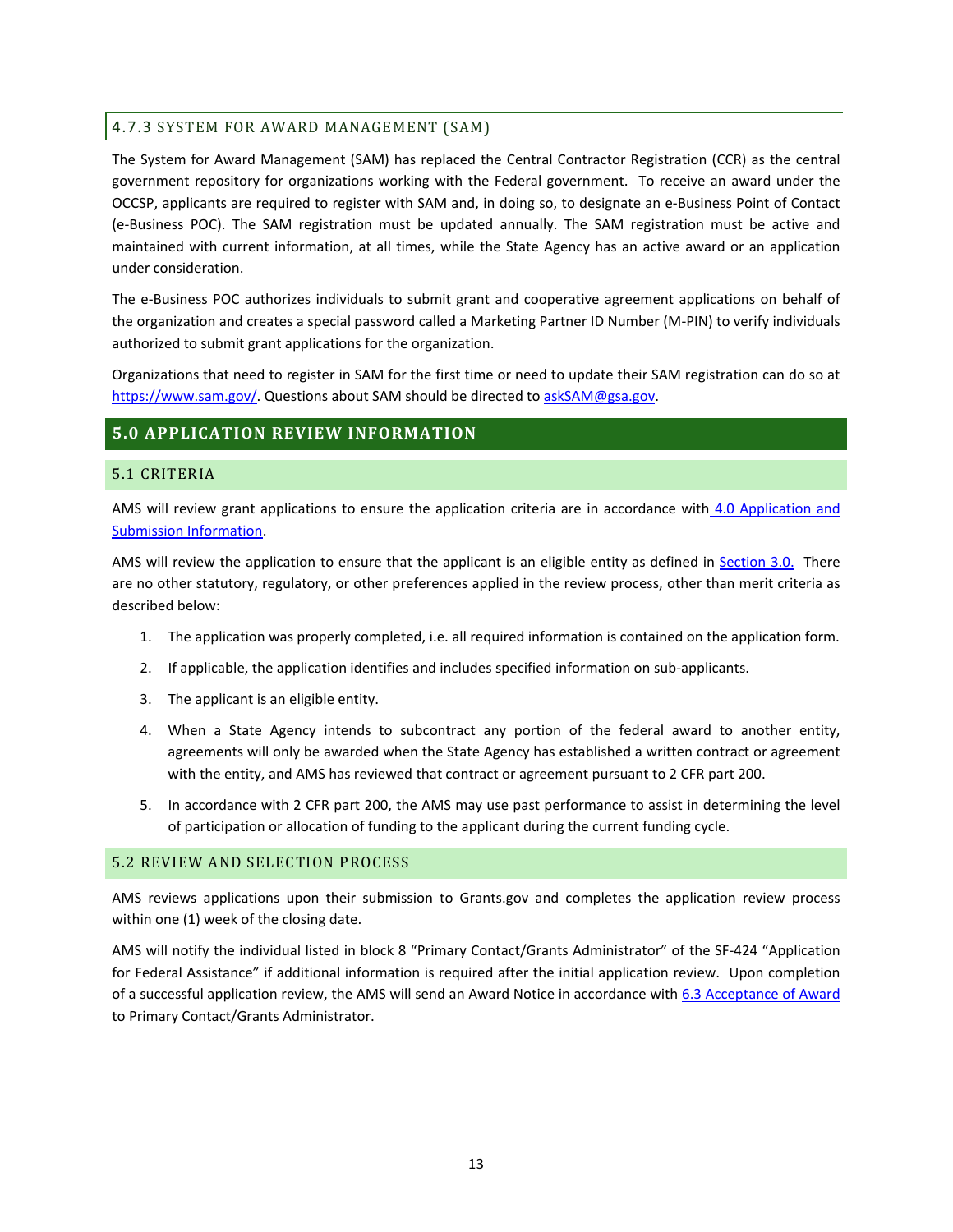# <span id="page-13-0"></span>5.3 ANTICIPATED ANNOUNCEMENT AND AWARD DATES

Not Applicable.

# <span id="page-13-1"></span>**6.0 AWARD ADMINISTRATION INFORMATION**

#### <span id="page-13-2"></span>6.1 AWARD NOTICES

Once all administrative and programmatic issues are satisfactorily approved by AMS, the AMS will provide the State Agency applicant with a formal award notice in the form of an electronic AMS-33 - Grant Agreement (Grant Agreement).

The Grant Agreement sets forth pertinent information about the grant, including, but not limited to, the following:

- Federal Agreement Identification Number (FAIN) or "agreement number;"
- Statutory authority for the award and any applicable program regulations;
- Name of recipient organization;
- Name of the Recipient Project Coordinator;
- Approved period of performance start and end dates;
- Amount of Federal funds authorized for obligation by the recipient;
- Name of the Federal Agency Project Manager; and
- Applicable terms and conditions of award by either reference or inclusion.

**Note:** The State Agency applicant is responsible for any pre-award costs incurred prior to the establishment of an Agreement.

# <span id="page-13-3"></span>6.2 ADMINISTRATIVE AND NATIONAL POLICY REQUIREMENTS

Awards issued under this announcement are subject t[o 2 CFR Part 200 Uniform Administrative Requirements, Cost](http://www.ecfr.gov/cgi-bin/text-idx?node=2:1.1.2.2.1&rgn=div5)  [Principles, and Audit Requirements for Federal Awards.](http://www.ecfr.gov/cgi-bin/text-idx?node=2:1.1.2.2.1&rgn=div5)

#### <span id="page-13-4"></span>6.2.1 USDA ADMINISTRATIVE REQUIREMENTS

An application funded with the release of Federal funds through a grant award does not constitute, or imply, compliance with Federal regulations. Grant recipients and sub-recipients are responsible for ensuring that their activities comply with all applicable Federal regulations.

# <span id="page-13-5"></span>6.2.2 SUBAWARD AND EXECUTIVE REPORTING

To comply with the Federal Funding and Transparency Act of 2006 (FFATA) and [2 CFR Part 170, Reporting](http://www.ecfr.gov/cgi-bin/text-idx?c=ecfr&tpl=/ecfrbrowse/Title02/2cfr170_main_02.tpl)  [Subaward and Executive Compensation Information,](http://www.ecfr.gov/cgi-bin/text-idx?c=ecfr&tpl=/ecfrbrowse/Title02/2cfr170_main_02.tpl) State Agency recipients must register with the [FSRS database](https://www.fsrs.gov/) and report the required data on their first tier subrecipients. See [Appendix A to Part 170 –](http://www.ecfr.gov/cgi-bin/text-idx?SID=536af92d717bdffafd054c404dcd1035&node=ap2.1.170_1330.a&rgn=div9) Award Term for Reporting Subawards and Executive Compensation requirements.

# <span id="page-13-6"></span>6.2.3 DEBARMENT AND SUSPENSION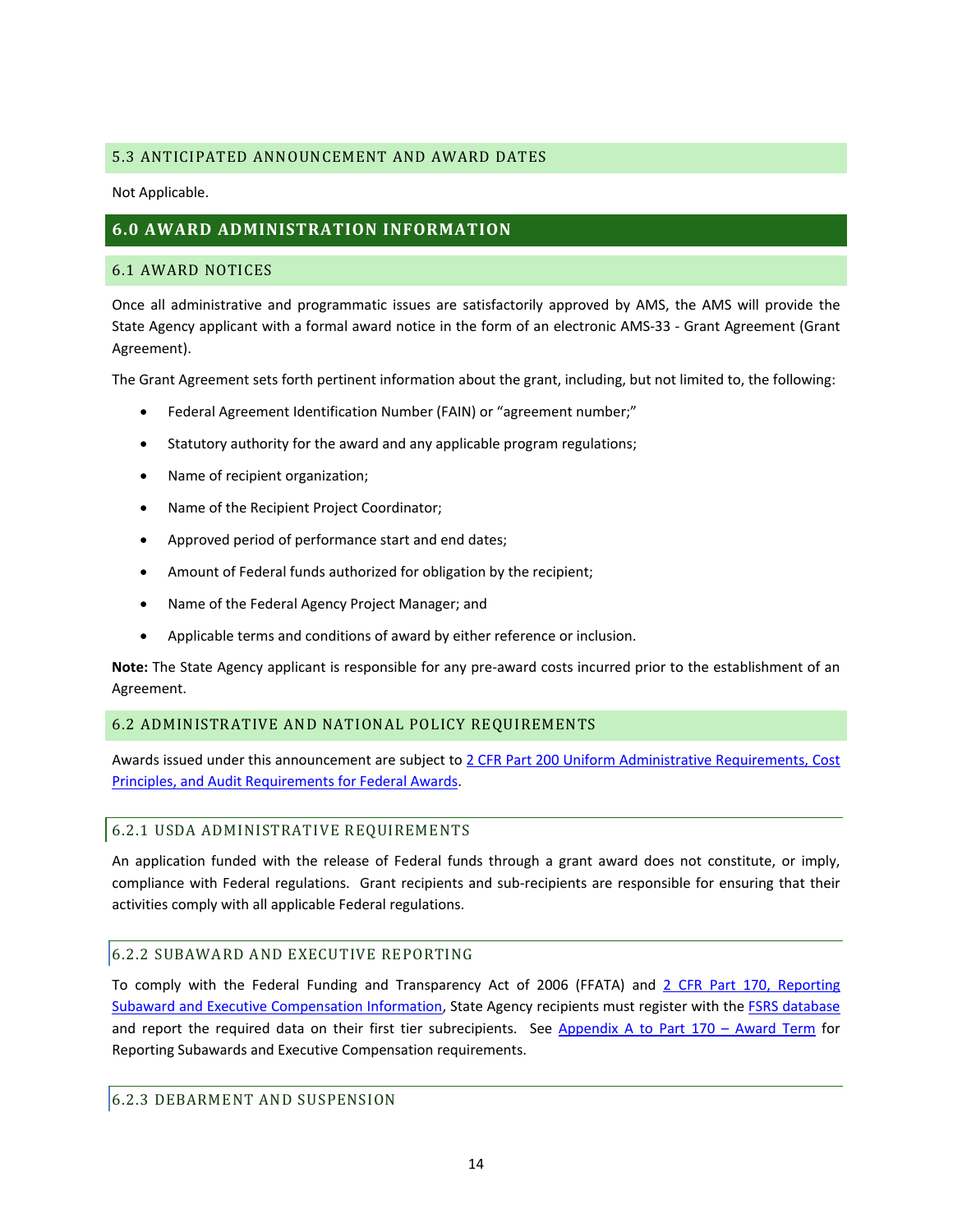Regulations published in [2 CFR Part 180,](http://www.ecfr.gov/cgi-bin/text-idx?tpl=/ecfrbrowse/Title02/2cfr180_main_02.tpl) as adopted and supplemented by USDA at [2 CFR Part 417;](http://www.ecfr.gov/cgi-bin/text-idx?SID=0c6ddd44cad7f4cc20f6d4e9f81acba1&node=pt2.1.417&rgn=div5) describe the government-wide debarment and suspension requirements for non-procurement programs and activities. "Nonprocurement" transactions include, among other things, Grant Agreements. AMS implements these regulations as a term and condition of award. State Agency recipients must check the System for Award Management (SAM) located at<https://www.sam.gov/portal/public/SAM/> prior to entering into a "lower-tier" transaction. "Lower tier" transactions include contracts (including individual consultants) under grants (where the contract requires the provision of goods or services that will equal or exceed \$25,000) and all subawards.

*SAM* is a centrally maintained government-wide database that includes the names of organizations and individuals that have been debarred, suspended, declared ineligible, or been voluntarily excluded, the reasons for that status, and the duration of that status. You can search exclusion records on SAM at [www.sam.gov](http://www.sam.gov/) to identify those parties excluded from receiving federal funds. The State Agency must document the results of the search and must disclose unfavorable information to the AMS before awarding funds. AMS will consider the information as part of the determination of whether the State Agency may award funds to that particular sub-applicant.

# <span id="page-14-0"></span>6.2.4 DELINQUENCY ON FEDERAL DEBT

Any organization or individual that is indebted to the United States, and has a judgment lien filed against it for a debt to the United States, is ineligible to receive a Federal grant. State Agencies are required to indicate in their applications (Block 9 on the SF-424 "Application for Federal Domestic Assistance – Short Organizational") if they or any subrecipient are delinquent on any Federal debt. If the applicant discloses a delinquency, the AMS may not award any funding until the debt is satisfied or satisfactory payment arrangements are made with the agency to which the debt is owed.

Anyone who has been judged to be in default on a Federal debt and who has had a judgment lien filed against him or her should not be listed as a participant in an application for an AMS grant until the judgment is paid in full or is otherwise satisfied. No funds may be rebudgeted following an award to pay such an individual. AMS will disallow costs charged to awards that provide funds to individuals in violation of this requirement.

#### <span id="page-14-1"></span>6.2.5 ASSURANCES – NON-CONSTRUCTION PROGRAMS

The State Agency agrees to the Assurances for Non-Construction Programs, as listed o[n Standard Form 424B.](http://apply07.grants.gov/apply/forms/sample/SF424B-V1.1.pdf)

# <span id="page-14-2"></span>6.2.6 OFFICIALS NOT TO BENEFIT

The State Agency certifies that is complies with  $41$  U.S.C. 22, that no member of Congress must be admitted to any share or part of this agreement, or to any benefit arising from it.

# <span id="page-14-3"></span>6.2.7 DRUG-FREE WORKPLACE

The State Agency certifies that it complies with [Form AD-1049,](http://www.ocio.usda.gov/sites/default/files/docs/2012/AD1049-F-05-90.pdf) the "Certification Regarding Drug-Free Workplace Requirements (Grants) Alternative I – For Grantees Other Than Individuals."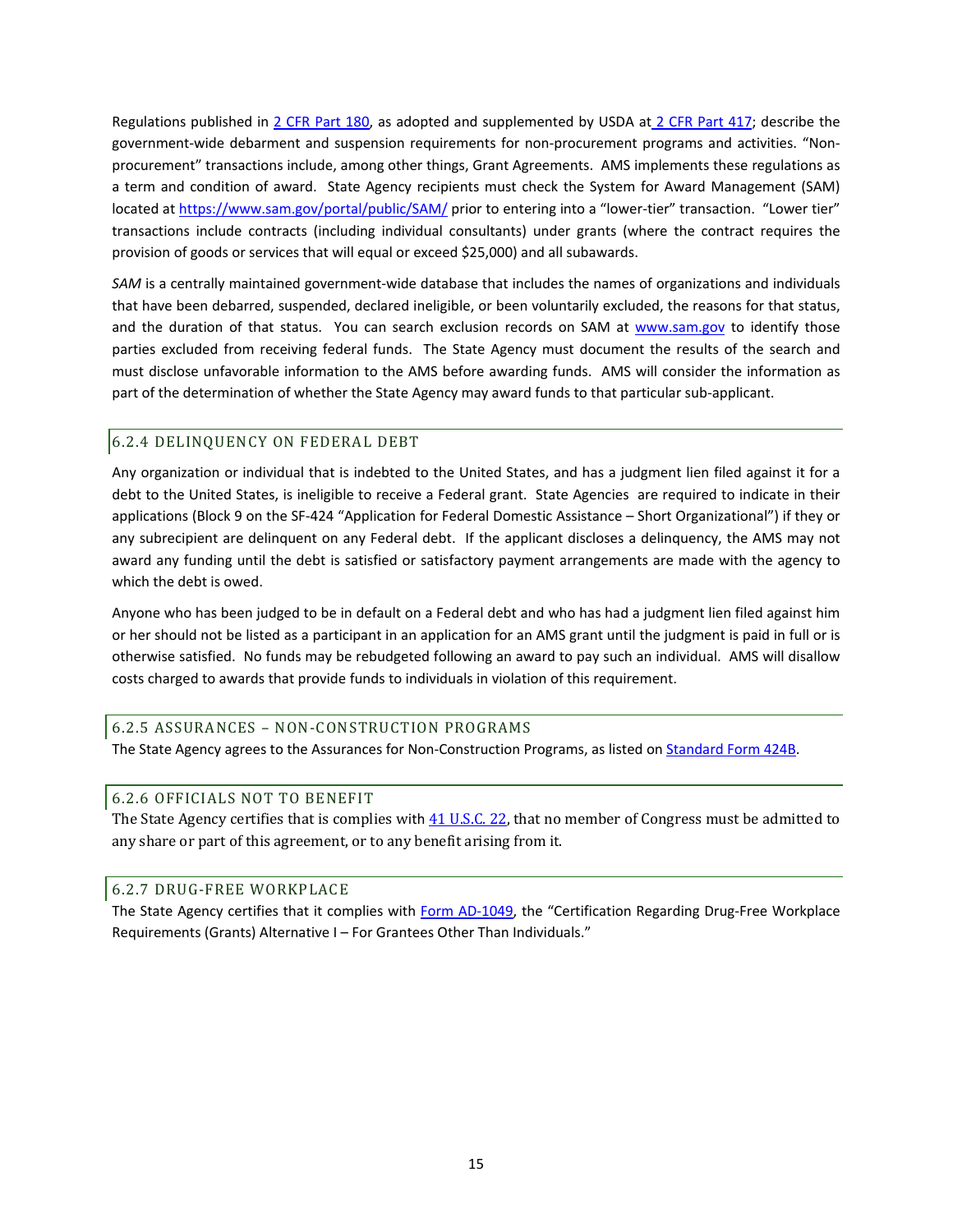#### <span id="page-15-0"></span>6.2.8 LOBBYING

The State Agency certifies that it complies with [Appendix A](http://www.gpo.gov/fdsys/pkg/CFR-2011-title7-vol15/pdf/CFR-2011-title7-vol15-part3018-appA.pdf) of [7 CFR](http://www.gpo.gov/fdsys/pkg/CFR-2011-title7-vol15/pdf/CFR-2011-title7-vol15-part3018.pdf) part 3018, Certification Regarding Lobbying.

Note: The appropriate lobbying disclosure report form, [Standard Form LLL,](http://www.whitehouse.gov/sites/default/files/omb/grants/sflll.pdf) is available from the Federal Agency, if applicable. *Exception: Certification Regarding Lobbying is not required from recipients of a Federal contract, grant, or cooperative agreement of \$100,000 or less.*

# <span id="page-15-4"></span><span id="page-15-1"></span>6.3 ACCEPTANCE OF AN AWARD

A signature by an authorized representative of the State Agency on the Grant Agreement (AMS-33) constitutes acceptance of an award and its associated terms and conditions. The AMS must receive a signed Grant Agreement. If a recipient cannot accept the award, including the legal obligation to perform in accordance with award terms and conditions, then the recipient should notify the AMS Cost Share Manager immediately upon receipt of the Grant Agreement. Once the recipient accepts the award, the contents of the Grant Agreement are legally binding on the recipient.

# <span id="page-15-2"></span>**7.0 POST AWARD MANAGEMENT**

State Agencies are responsible for the following:

- Announcing the availability of OCCSP award funds within their State, including directions on how certified organic operations (beneficiaries) are to apply for reimbursement;
- Determining the eligibility of certified organic operations and issuing reimbursements based on the evaluation of criteria listed below in Sections 7.1 through 7.6; and
- Issuing the maximum allowable reimbursement, as defined by the AMS, to eligible certified organic operations on a first-come, first-served basis.

#### <span id="page-15-3"></span>7.1 ELIGIBLIBITY CRITERIA FOR CERTIFIED ORGANIC OPERATIONS

Operations must possess USDA organic certification at the time of application to be eligible to receive reimbursements. To be eligible:

- 1) between October 1, 2014 and September 30, 2015, the organic operation must have paid fees/expenses related to its initial certification, and obtained certification from a USDA-accredited certifying agent; or
- 2) between October 1, 2014 and September 30, 2015, the organic operation must have paid expenses/ fees related to the renewal of its USDA organic certification from a USDA-accredited certifying agent.

An eligible certified organic operation must provide the following information to the appropriate State Agency to apply for reimbursement through the OCCSP:

- 1. Evidence that the operation(s) holds a valid organic certification to the USDA Organic Regulations issued by a USDA-accredited certifying agent;
- 2. An itemized receipt that identifies allowable costs paid within the qualification period of October 1, 2014 through September 30, 2015 (*refer to Allowable and Unallowable Costs)*;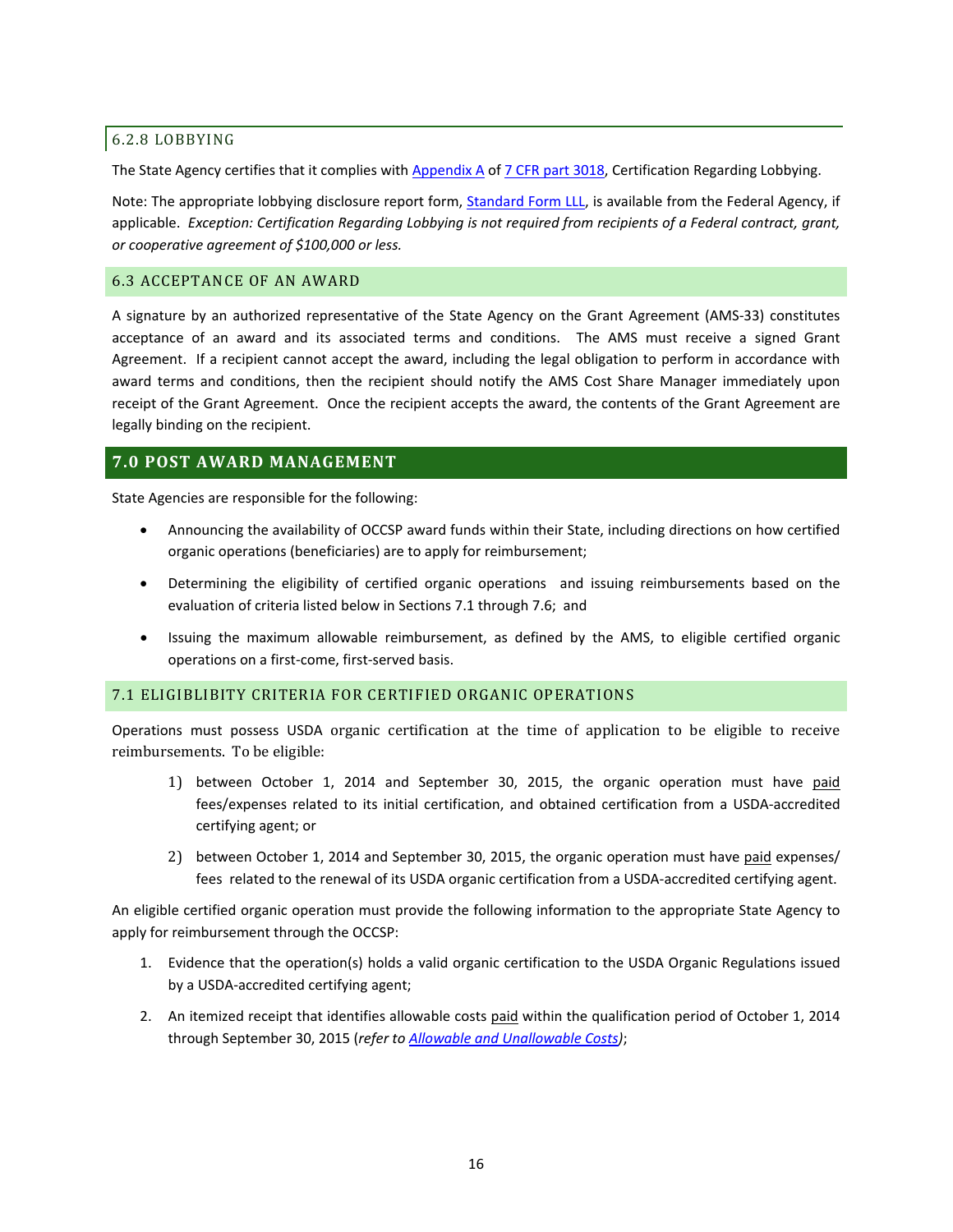- *3.* A completed State Agency Application for certified operations located within the State; entities with certified organic operations located in more than one State shall submit applications to the State Agencies in which the certified organic operations are located.
- *4.* A [W-9 Tax](http://www.irs.gov/pub/irs-pdf/fw9.pdf) Form *(requirements vary by State, recommended for newly certified operations).*
- 5. Other information, as required by the State Agency, to verify eligibility or issue reimbursement.

*NOTE: Operations with suspended, revoked, or withdrawn certifications are ineligible for cost share reimbursement. The applicable USDA Organic regulations and resources for certification are available on the AMS website a[t www.ams.usda.gov/nop](http://www.ams.usda.gov/nop.).*

# <span id="page-16-0"></span>7.2 ALLOWABLE AND UNALLOWABLE COSTS FOR CERTIFIED ORGANIC OPERATIONS

| <b>Allowable Costs</b>                                                                                                                                                                                                                                                                                                                     | <b>Unallowable Costs</b>                                                                                                                                                                                                                                      |
|--------------------------------------------------------------------------------------------------------------------------------------------------------------------------------------------------------------------------------------------------------------------------------------------------------------------------------------------|---------------------------------------------------------------------------------------------------------------------------------------------------------------------------------------------------------------------------------------------------------------|
| <b>Application Fees</b><br>Inspection Fees, including Travel Costs and Per<br>$\bullet$<br>Diem for Organic Inspectors<br>Certification Costs, including fees necessary to<br>$\bullet$<br>access international markets with which AMS has<br>equivalency agreements or arrangements<br>User Fees/Sale Assessments<br>$\bullet$<br>Postage | Inspections due to violations of USDA Organic<br>regulations<br>Charges related to non-USDA organic certifications<br><b>Transitional Certifications</b><br>Other labeling program<br>Materials, Supplies, & Equipment<br>Late Fees<br><b>Membership Fees</b> |
|                                                                                                                                                                                                                                                                                                                                            | <b>Consultant Fees</b>                                                                                                                                                                                                                                        |

# <span id="page-16-1"></span>7.3 NATIONAL OCCSP (PRODUCERS AND HANDLERS)

Organic operations certified to the scopes of crops, wild crops, livestock, or handler are eligible to participate in the NOCCSP.

# <span id="page-16-2"></span>7.4 AMA OCCSP (PRODUCERS ONLY)

Organic operations, as defined in [Section 3.1.2,](#page-9-6) certified to the scopes of crops, wild crops, or livestock, are eligible to participate in the AMA OCCSP. *Handlers are not eligible to participate in the AMA OCCSP.*

#### <span id="page-16-3"></span>7.5 CERTIFICATION COST REIMBURSEMENTS ALLOWANCES

Reimbursements to certified organic operations are limited to 75% of the operation's total allowable certification costs, up to a maximum of \$750 per certification scope. (See [NOP FAQs for scenarios\)](http://www.ams.usda.gov/AMSv1.0/getfile?dDocName=STELPRDC5107879)

#### <span id="page-16-4"></span>7.6 LIMITATIONS

Certified organic operations are eligible to participate in the AMA and the NOCCSP. However, to prevent duplicative reimbursements to certified organic operations in States that are eligible to participate in the AMA, the cumulative reimbursement amount cannot exceed the certification cost reimbursement allowance described above in Section 7.5.

# <span id="page-16-5"></span>7.7 SUBRECIPIENTS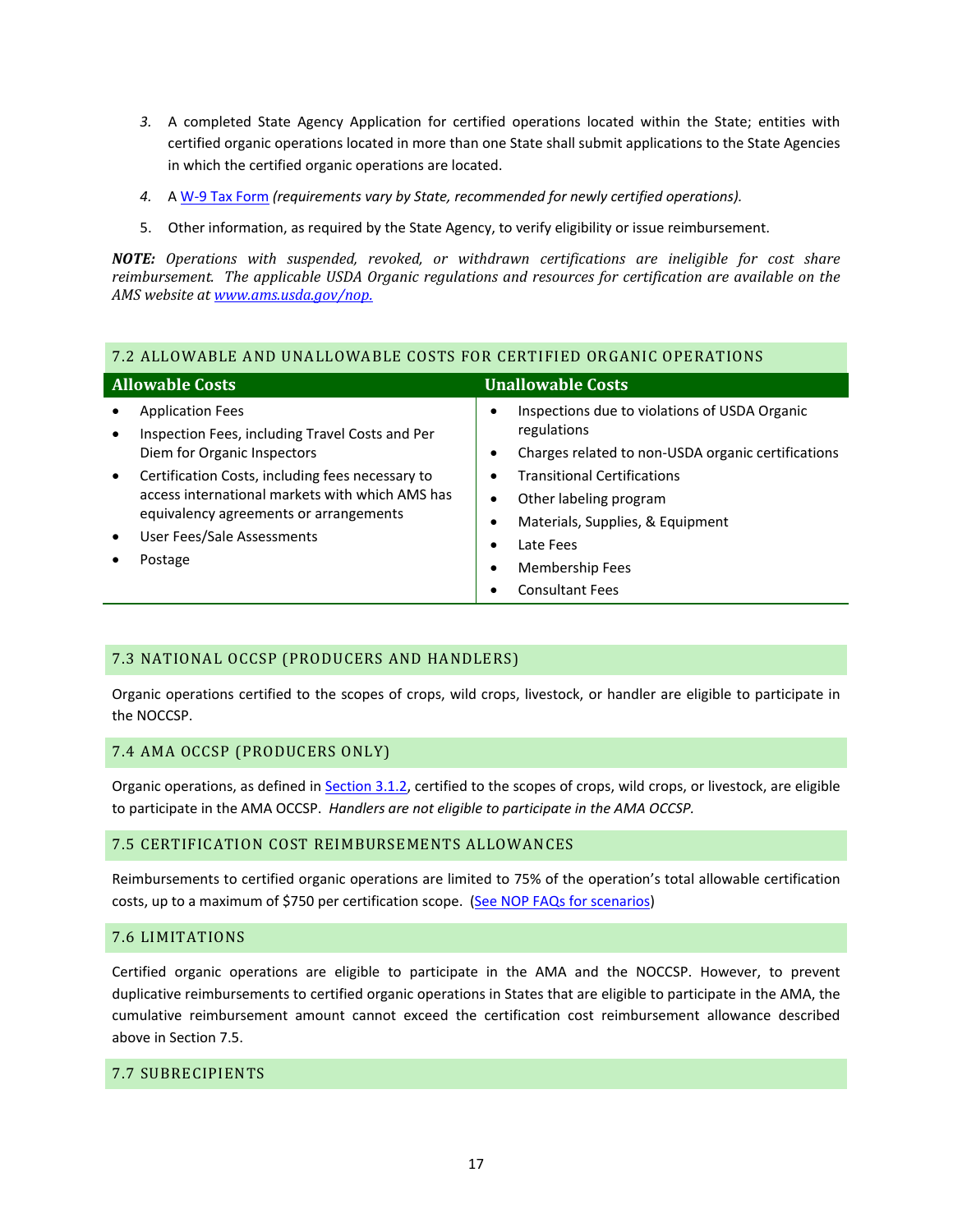State Agencies may subaward a portion of or their entire award to another entity (i.e. subrecipient). (Subrecipients are not required to complete the SF-424.)

# <span id="page-17-0"></span>7.7.1 IDENTIFYING SUBRECIPIENTS

State Agencies that issue subawards to subrecipients as described in Section 7.7 Subrecipients shall submit the following subrecipient information: the entity name, the entity's point of contact, mailing address, email address, and applicable website information pertaining to the Cost Share Program. The State Agency (pass-through entity) shall submit the requested information to the Cost Share Program Manager, at the time of application or within 30 days of establishing an agreement, if no agreement is in effect at the time of application.

# <span id="page-17-1"></span>7.7.2 PASS-THROUGH ENTITY REQUIREMENTS

When a State Agency subawards OCCSP funds, the State Agency becomes a [pass-through entity.](#page-7-0) Pass-through entities, such as an accredited certifying agent, must ensure that the total amount of the indirect costs charged by the State agency and all subrecipients do not exceed 10% of the award allocation. Pass-through entities must conform to the requirements outlined in [Section 200.331 Requirements for pass-through entities](http://www.ecfr.gov/cgi-bin/text-idx?SID=fe4c558410e014c1eb5e5107b64fbf81&node=pt2.1.200&rgn=div5%23se2.1.200_1331) are met, as detailed below:

#### *§200.331 Requirements for pass-through entities*

*All pass-through entities must:*

*(a) Ensure that every subaward is clearly identified to the subrecipient as a subaward and includes the following information at the time of the subaward and if any of these data elements change, include the changes in subsequent subaward modification. When some of this information is not available, the passthrough entity must provide the best information available to describe the Federal award and subaward. Required information includes:*

*(1) Federal Award Identification.*

*(i) Subrecipient name (which must match registered name in DUNS);*

*(ii) Subrecipient's DUNS number (see §200.32 Data Universal Numbering System (DUNS) number);*

*(iii) Federal Award Identification Number (FAIN);*

*(iv) Federal Award Date (see §200.39 Federal award date);*

*(v) Subaward Period of Performance Start and End Date;*

*(vi) Amount of Federal Funds Obligated by this action;*

*(vii) Total Amount of Federal Funds Obligated to the subrecipient;*

*(viii) Total Amount of the Federal Award;*

*(ix) Federal award project description, as required to be responsive to the Federal Funding Accountability and Transparency Act (FFATA);*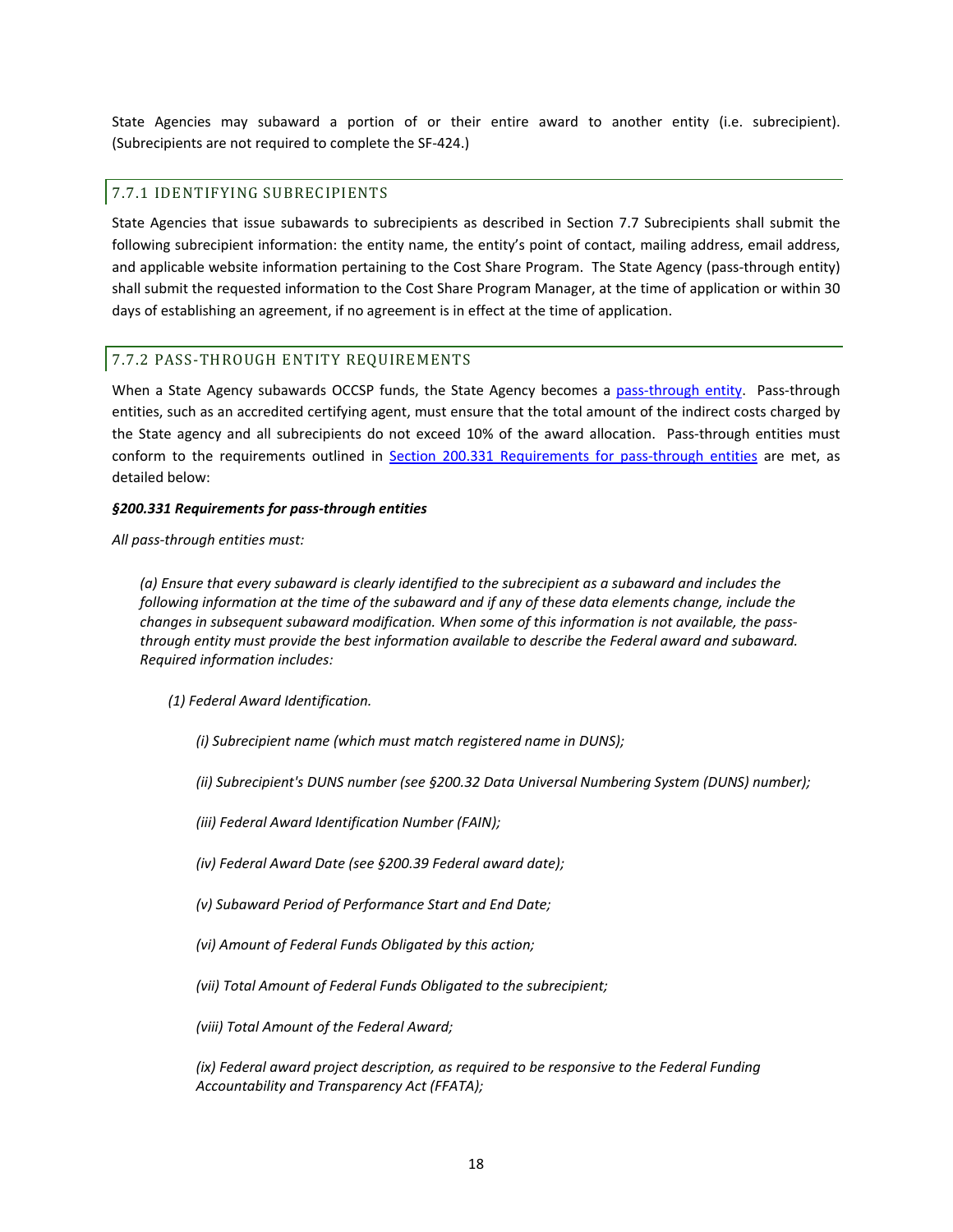*(x) Catalogue of Federal Domestic Assistance (CFDA) Name of Federal awarding agency, pass-through entity, and contact information for awarding official;*

*(xi) CFDA Number and Name; the pass-through entity must identify the dollar amount made available under each Federal award and the CFDA number at time of disbursement;*

*(xii) Identification of whether the award is R&D; and*

*(xiii) Indirect cost rate for the Federal award (including if the de minimis rate is charged per §200.414 Indirect (F&A) costs).*

*(2) All requirements imposed by the pass-through entity on the subrecipient so that the Federal award is used in accordance with Federal statutes, regulations and the terms and conditions of the Federal award.*

*(3) Any additional requirements that the pass-through entity imposes on the subrecipient in order for the pass-through entity to meet its own responsibility to the Federal awarding agency including identification of any required financial and performance reports;*

*(4) An approved federally recognized indirect cost rate negotiated between the subrecipient and the Federal government or, if no such rate exists, either a rate negotiated between the pass-through entity and the subrecipient (in compliance with this part), or a de minimis indirect cost rate as defined in §200.414 Indirect (F&A) costs, paragraph (b) of this part.*

*(5) A requirement that the subrecipient permit the pass-through entity and auditors to have access to the subrecipient's records and financial statements as necessary for the pass-through entity to meet the requirements of this section, §§200.300 Statutory and national policy requirements through 200.309 Period of performance, and Subpart F—Audit Requirements of this part; and*

*(6) Appropriate terms and conditions concerning closeout of the subaward.*

*(b) Evaluate each subrecipient's risk of noncompliance with Federal statutes, regulations, and the terms and conditions of the subaward for purposes of determining the appropriate subrecipient monitoring described in paragraph (e) of this section, which may include consideration of such factors as:*

*(1) The subrecipient's prior experience with the same or similar subawards;*

*(2) The results of previous audits including whether or not the subrecipient receives a Single Audit in accordance with Subpart F—Audit Requirements of this part, and the extent to which the same or similar subaward has been audited as a major program;*

*(3) Whether the subrecipient has new personnel or new or substantially changed systems; and*

*(4) The extent and results of Federal awarding agency monitoring (e.g., if the subrecipient also receives Federal awards directly from a Federal awarding agency).*

*(c) Consider imposing specific subaward conditions upon a subrecipient if appropriate as described in §200.207 Specific conditions.*

*(d) Monitor the activities of the subrecipient as necessary to ensure that the subaward is used for authorized purposes, in compliance with Federal statutes, regulations, and the terms and conditions of the subaward; and*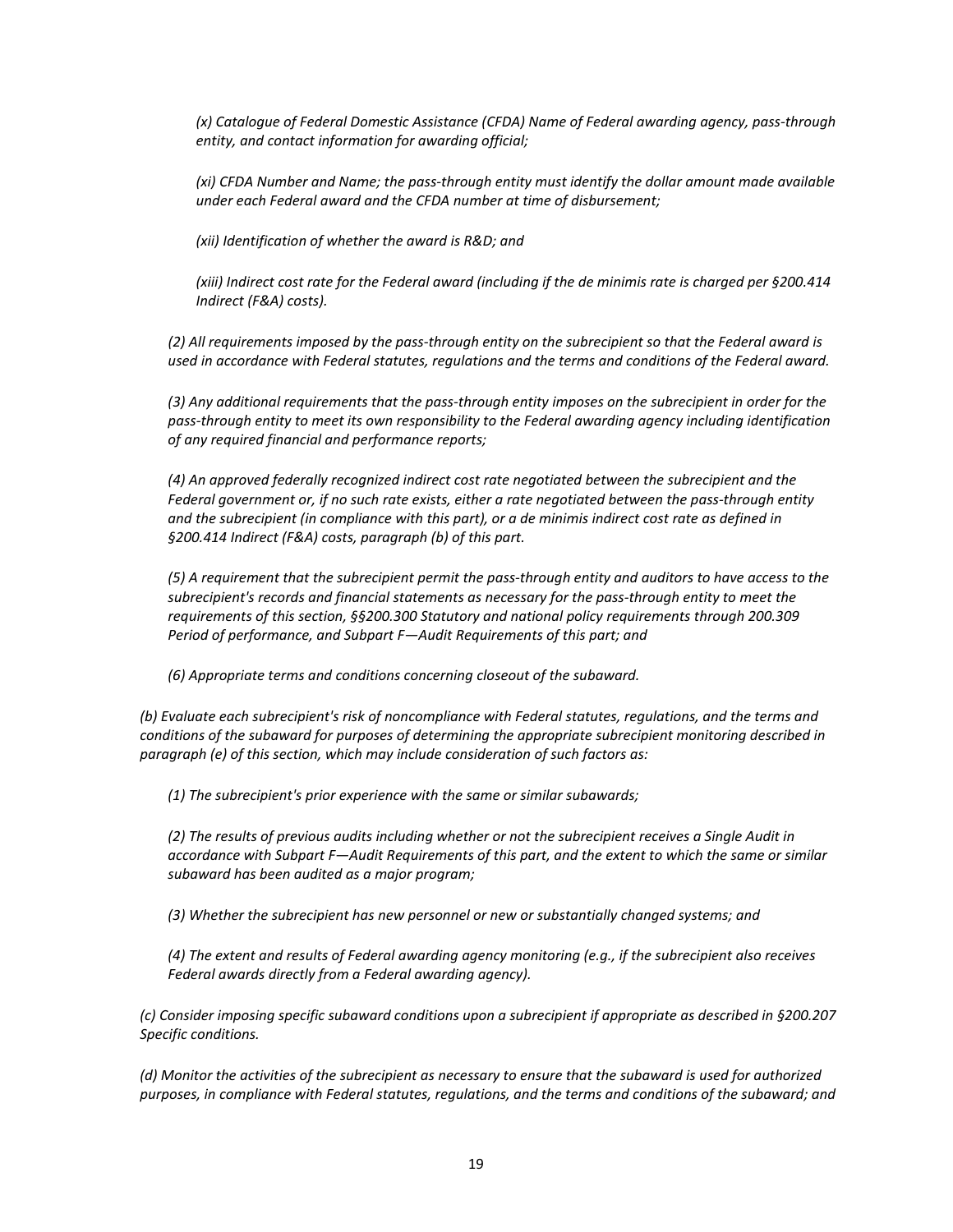*that subaward performance goals are achieved. Pass-through entity monitoring of the subrecipient must include:*

*(1) Reviewing financial and programmatic reports required by the pass-through entity.*

*(2) Following-up and ensuring that the subrecipient takes timely and appropriate action on all deficiencies pertaining to the Federal award provided to the subrecipient from the pass-through entity detected through audits, on-site reviews, and other means.*

*(3) Issuing a management decision for audit findings pertaining to the Federal award provided to the subrecipient from the pass-through entity as required by §200.521 Management decision.*

*(e) Depending upon the pass-through entity's assessment of risk posed by the subrecipient (as described in paragraph (b) of this section), the following monitoring tools may be useful for the pass-through entity to ensure proper accountability and compliance with program requirements and achievement of performance goals:*

*(1) Providing subrecipients with training and technical assistance on program-related matters; and*

*(2) Performing on-site reviews of the subrecipient's program operations;*

*(3) Arranging for agreed-upon-procedures engagements as described in §200.425 Audit services.*

*(f) Verify that every subrecipient is audited as required by Subpart F—Audit Requirements of this part when it is expected that the subrecipient's Federal awards expended during the respective fiscal year equaled or exceeded the threshold set forth in §200.501 Audit requirements.*

*(g) Consider whether the results of the subrecipient's audits, on-site reviews, or other monitoring indicate conditions that necessitate adjustments to the pass-through entity's own records.*

*(h) Consider taking enforcement action against noncompliant subrecipients as described in §200.338 Remedies for noncompliance of this part and in program regulations.*

#### <span id="page-19-0"></span>7.8 APPLICATION DEADLINES FOR CERTIFIED ORGANIC OPERATIONS

Certified operations must submit their applications for AMA reimbursement to the State Agency by September 30, 2015. State Agencies may request an extension to the application deadline and a no cost extension by contacting the Cost Share Manager.

For the NOCCSP, each State Agency may set its own application deadline to facilitate the use of no-year funding. Refer to the **State Agency listing for ascertain the State's specific application deadline for the NOCCSP**.

#### <span id="page-19-1"></span>**8.0 REPORTING**

The State Agency is responsible for submitting financial and administrative information to the AMS. Year-end reports are due within 90 calendar days of the award's expiration date, no later than December 31, 2015.

#### <span id="page-19-2"></span>8.1 PRIOR APPROVALS

**The following require written notification via email, facsimile, or letter to the AMS Cost Share Program:**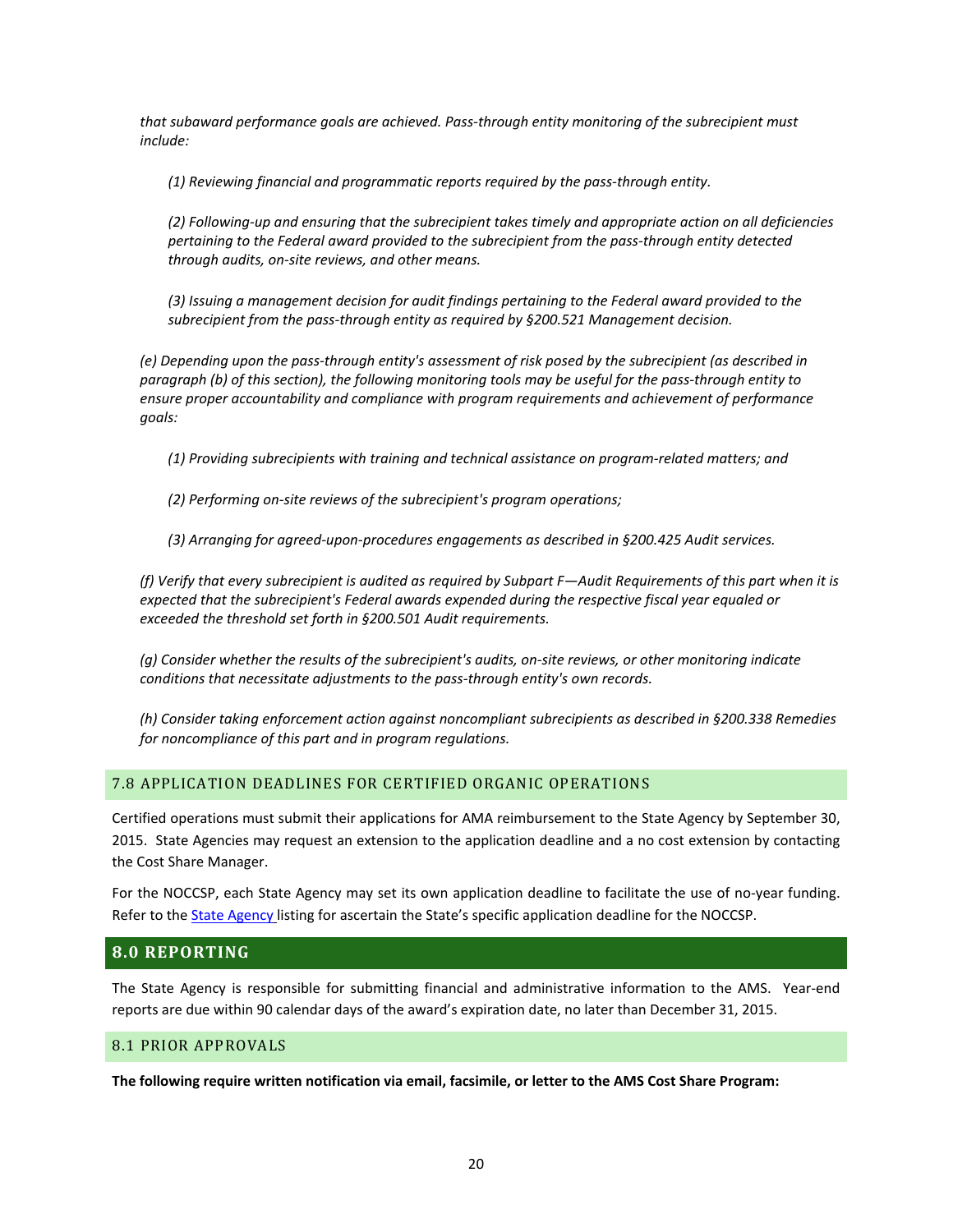# <span id="page-20-0"></span>8.1.1 CHANGE IN RECIPIENT PROJECT COORDINATOR

When it is necessary to change the State Agency Recipient Project Coordinator for the OCCSP for a period of more than three consecutive months, or there is a significant reduction in time devoted to managing the OCCSP, the State Agency must submit a written notification (email is acceptable) to the Cost Share Program Manager. The notification must contain the new individual's name and contact information.

# <span id="page-20-1"></span>8.1.2 CHANGE IN SUBRECIPIENT/PROJECT PARTNER

When a subrecipient/project partner changes or plans to relinquish active direction of the project for a period of more than three consecutive months; or there is a significant reduction in time devoted to managing the OCCSP, the subrecipient/project partner must submit written notification (email is acceptable) to the State Agency, which will report the change to the Cost Share Manager. The notification must contain the new subrecipient organization or name and the affected Grant Agreement number.

#### <span id="page-20-2"></span>8.1.3 NO-COST EXTENSION OF THE PERIOD OF PERFORMANCE

Where a no-cost extension of the Period of Performance is required, the recipient must notify the AMS Cost Share Manager in writing (email is acceptable) at least 10 calendar days before the end of the period of performance specified by the Grant Agreement. The request must contain:

- 1) The OCCSP Grant Agreement number(s) affected by the change;
- 2) The length of additional time required to complete activity(ies) and a justification for the extension;
- 3) A summary of progress to date;
- 4) An estimate of remaining funds on the scheduled expiration date; and
- 5) Signature of the State Agency Recipient Project Coordinator.

# <span id="page-20-3"></span>8.1.4 BUDGET AMENDMENTS

When a State Agency requests a budget revision (an increase or a decrease in the award amount), the change is recorded on an AMS-33 Grant Agreement, which must be signed by the recipient and Federal Agency Project Manager.

# <span id="page-20-5"></span><span id="page-20-4"></span>8.2 FINANCIAL

# 8.2.1 REQUEST FOR ADVANCE OR REIMBURSEMENT - SF-270

Organic Cost Share Program funds must be requested using standard form SF-270. OCCSP funds are electronically transferred to the bank account specified by the recipient. In addition to the Request for Advance or Reimbursement, the SF-270 must indicate the number of certified organic operations to be assisted with the requested funds for the period covered by the payment request. The recipient should complete the SF-270 and email it to the Cost Share Manager, and retain the original SF-270. The recipient should request grant funds at reasonable intervals (i.e. monthly, quarterly or biannually) during the grant period. *Refer to FAQs for instruction on completing the SF-270.*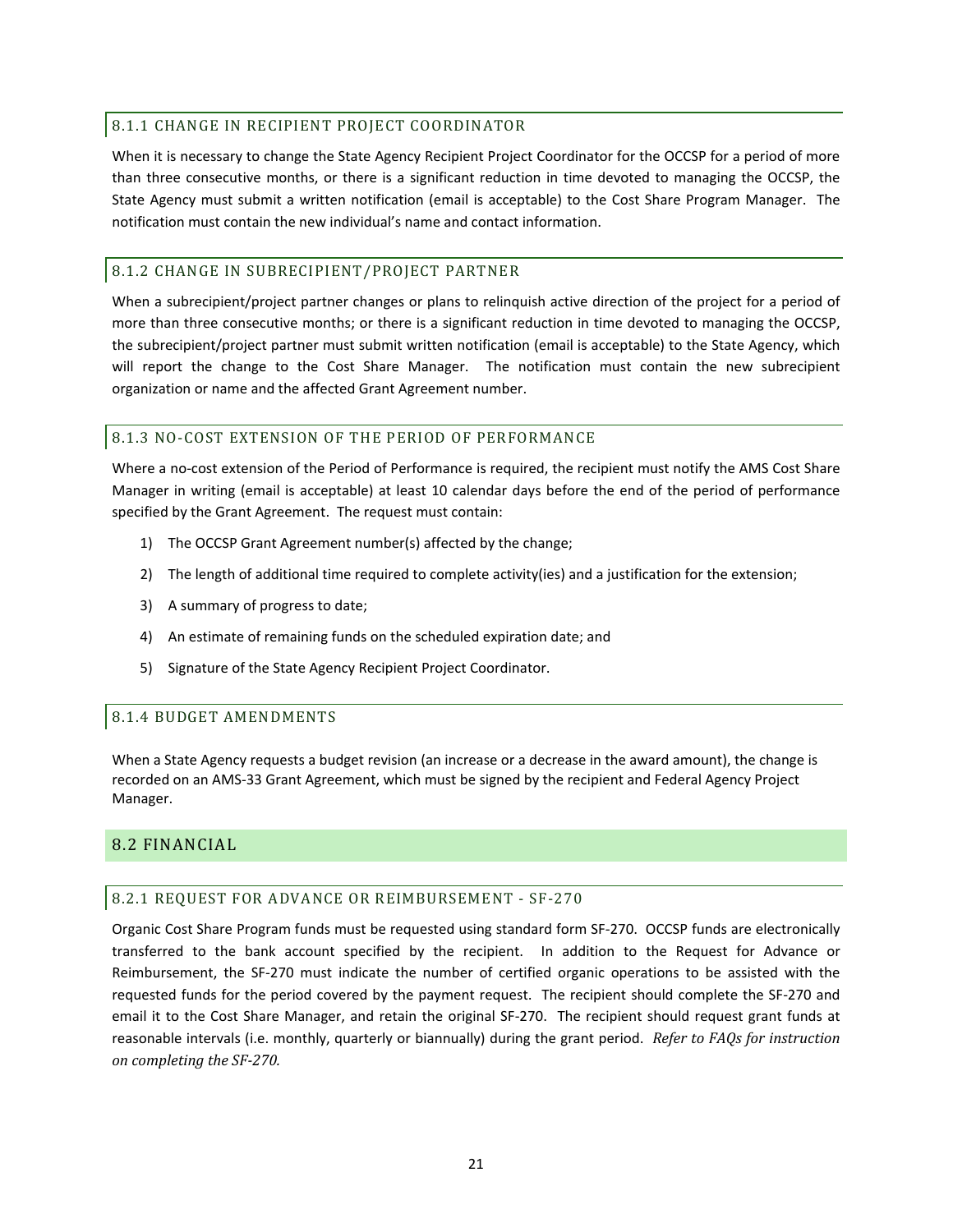Advances of grant funds are limited to the minimum amount needed to meet current disbursement needs and should be scheduled so the funds are available to the recipient as close as possible to the actual disbursements by the recipient for program costs.

Requests for payment should be scheduled so that OCCSP funds are obligated no later than the grant ending date, and disbursed no later than 90 days after the grant ending date. Contact the AMS Cost Share Manager for instructions on how to continue to use NOOCSP funds or how to transmit unused AMA funds. Late repayments are subject to an interest charge of 18 percent per year and all penalties and administrative charges as provided under the [Debt Collection Act of 1996](http://fms.treas.gov/news/factsheets/dcia.html) (31 USC 3701).

# <span id="page-21-0"></span>8.2.2 FEDERAL FINANCIAL REPORT – SF-425

The recipient must submit a final Federal Financial Report (SF-425) for each award program from which it received funds. The final Federal Financial Report is due within 90 days of the grant closing date. The final SF-425 should reflect the cumulative financial activity, including both grant and operations assisted over the entire grant period. The recipient should complete and email the SF-425 to the Cost Share Manager, and retain the original SF-425.

# <span id="page-21-2"></span><span id="page-21-1"></span>8.3 PERFORMANCE

# 8.3.1 NARRATIVE REPORT

The recipient shall prepare and submit a narrative report, in accordance with the 2 CFR 200 - refer to: [SF-PPR](http://www.whitehouse.gov/sites/default/files/omb/assets/omb/grants/approved_forms/sf-ppr.pdf)  [Performance Progress Report.](http://www.whitehouse.gov/sites/default/files/omb/assets/omb/grants/approved_forms/sf-ppr.pdf)

In Box 10 of the SF-PPR, the award recipient must include information on the following:

- 1. Outreach activities carried out by the State and sub recipients, if any, including the methods used to identify potential applicants, means of contact with potential applicants and outreach materials for distribution, i.e. publications, announcements, press releases;
- 2. How applicants were evaluated;
- 3. The number of applicants approved: by certification and certified scope; and the reimbursement(s) per each certified scope;
- 4. The number of applicants denied, with an explanation for any denial of requests for reimbursement;
- 5. Other items on administration of this cost share program.

# <span id="page-21-3"></span>8.3.2 SPREADSHEET OF OPERATIONS REIMBURSED

The State Agency shall prepare and submit the Spreadsheet of Operations Reimbursed (in MS Excel format) that summarizes the total number of applicants assisted during the grant period to the Cost Share Program Manager within 90 days of the end of the grant period. Specifically, the Spreadsheet of Operations Reimbursed shall include the name of the operation, the total certification expenses, and the reimbursement amount per each of the four certification scopes: crops, livestock, wild crops and handling/processing.

#### <span id="page-21-4"></span>8.3.3 AUDIT REPORTS

The State Agency is accountable for conducting an annual financial audit of the expenditures of all OCCSP funds. The State Agency can fulfill this requirement through the Single Audit Act (A-133) or a program-specific audit in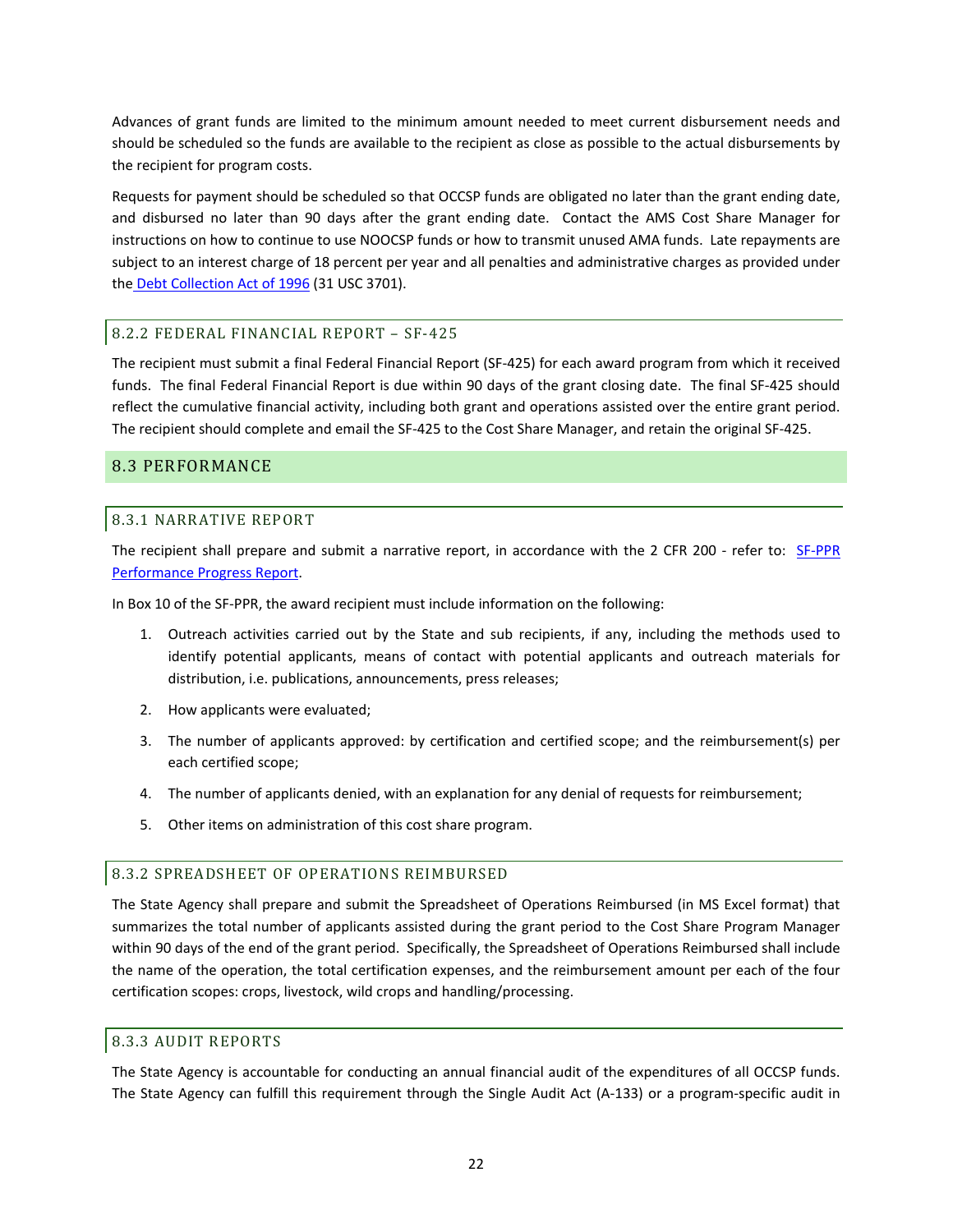accordance with the 7 CFR Part 3052, "Audit of States, Local Governments, and Non-profit Organizations." The Program Specific Audit Report is due to the Cost Share Program Manager within 30 days of the completion of the audit.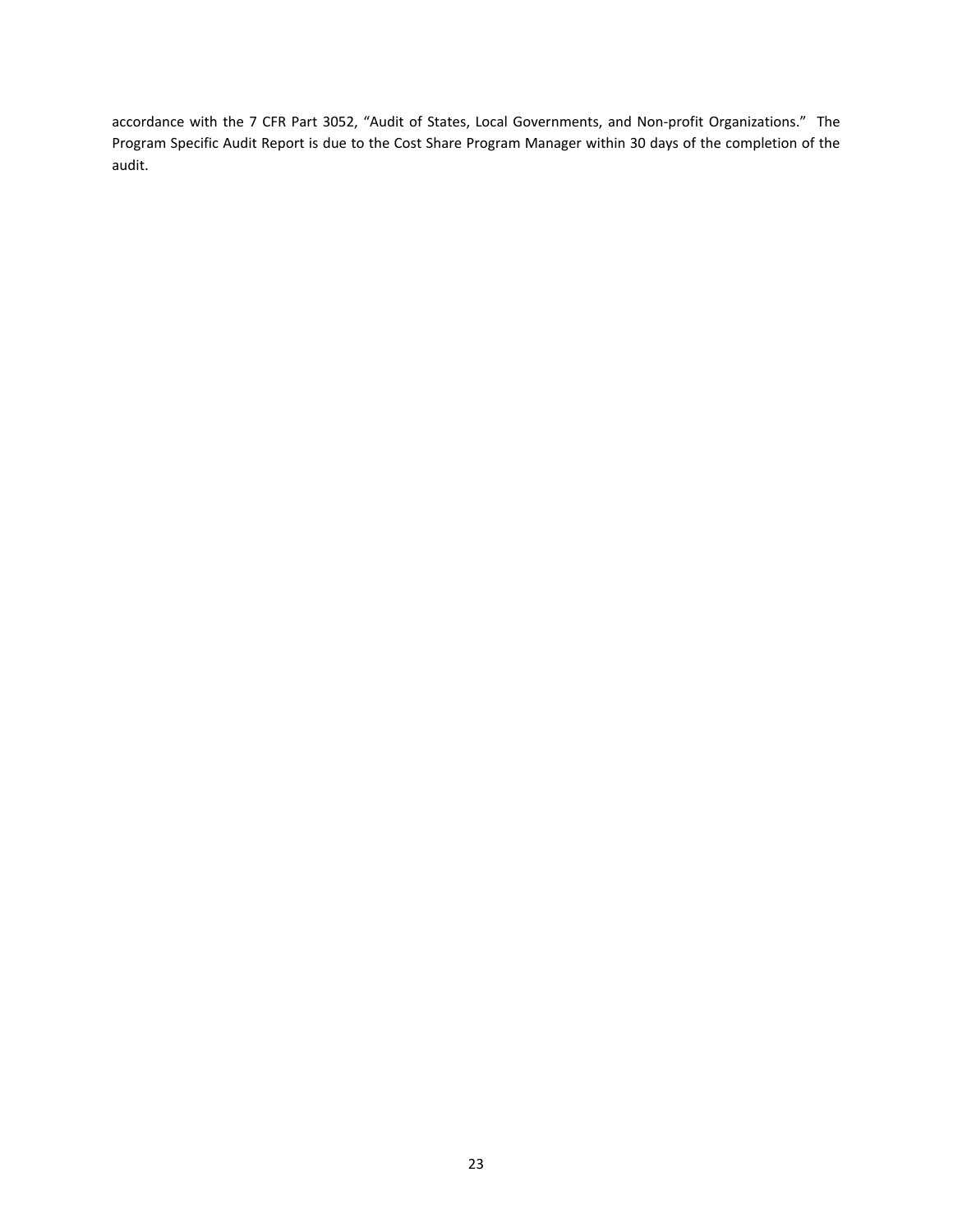# <span id="page-23-0"></span>**9.0 OTHER INFORMATION**

#### <span id="page-23-1"></span>9.1 RECORD RETENTION

In accordance with the Federal regulations (7 CFR § 3015.21), grantees shall retain all records relating to the grant for a period of 3 years. The record retention period starts after the Final Financial Report is submitted to the Cost Share Program Manager or after final resolution of an audit finding or litigation, whichever is later. Electronic record retention is acceptable.

#### <span id="page-23-2"></span>9.2 RELEASE OF INFORMATION

The Freedom of Information Act (FOIA) of 1966 [\(5 U.S.C. 552\)](http://uscode.house.gov/uscode-cgi/fastweb.exe?getdoc+uscview+t05t08+26+1++()%20%20AND%20((5)%20ADJ%20USC):CITE%20AND%20(USC%20w/10%20(552)):CITE%20%20%20%20%20%20%20%20%20) and the Privacy Act of 1874 [\(5 U.S.C. 552a\)](http://uscode.house.gov/uscode-cgi/fastweb.exe?getdoc+uscview+t05t08+27+1++()%20%20AND%20(), as implemented by USDA regulations [\(7 CFR Part 1, Subpart A\)](http://ecfr.gpoaccess.gov/cgi/t/text/text-idx?c=ecfr&sid=a6b0a23529c3af61dc92548a5a88f1c3&rgn=div8&view=text&node=7:1.1.1.1.1.1.13.1&idno=7) govern the release or withholding of information to the public in connection with this award. The release of information under these laws and regulations applies only to records held by AMS and imposes no requirement on the State Agency or any sub-recipient to permit or deny public access to their records. Direct any requests for records or the release of information relating to this award to:

USDA, Agricultural Marketing Service FOIA/PA Officer Room 3521-S Ag Stop 0202 1400 Independence Ave., SW Washington, DC 20250-0273

**Telephone**: (202) 720-2498 **Fax**: (202) 690-3767 **E-mail:** [AMS.FOIA@usda.gov](mailto:AMS.FOIA@usda.gov)

#### <span id="page-23-3"></span>9.3 LIMIT OF FEDERAL LIABILITY

The maximum obligation of the AMS to the recipient is the amount indicated in the award. Nothing in these award terms and conditions or in the other requirements of this award requires the AMS to make any additional award of funds or limits its discretion with respect to the amount of funding provided for the same or any other purpose. In the event that an erroneous amount of funding is identified in any supporting documentation relating to the award, the AMS has a unilateral right to make the correction and to make an appropriate adjustment in the AMS share of the award to align with the Federal amount authorized.

#### <span id="page-23-4"></span>9.4 WASTE, FRAUD, AND ABUSE

Anyone who becomes aware of the existence (or apparent existence) of fraud, waste, or abuse related to the OCCSP grants or use of grant funds should report this information to the USDA. The USDA Office of the Inspector General (OIG) provides several means, including toll-free numbers, for this purpose. You may reach the OIG hotline by:

**Mail:** Office of the Inspector General, United States Department of Agriculture, Attn: HOTLINE PO Box 23399 Washington, DC 20026-3399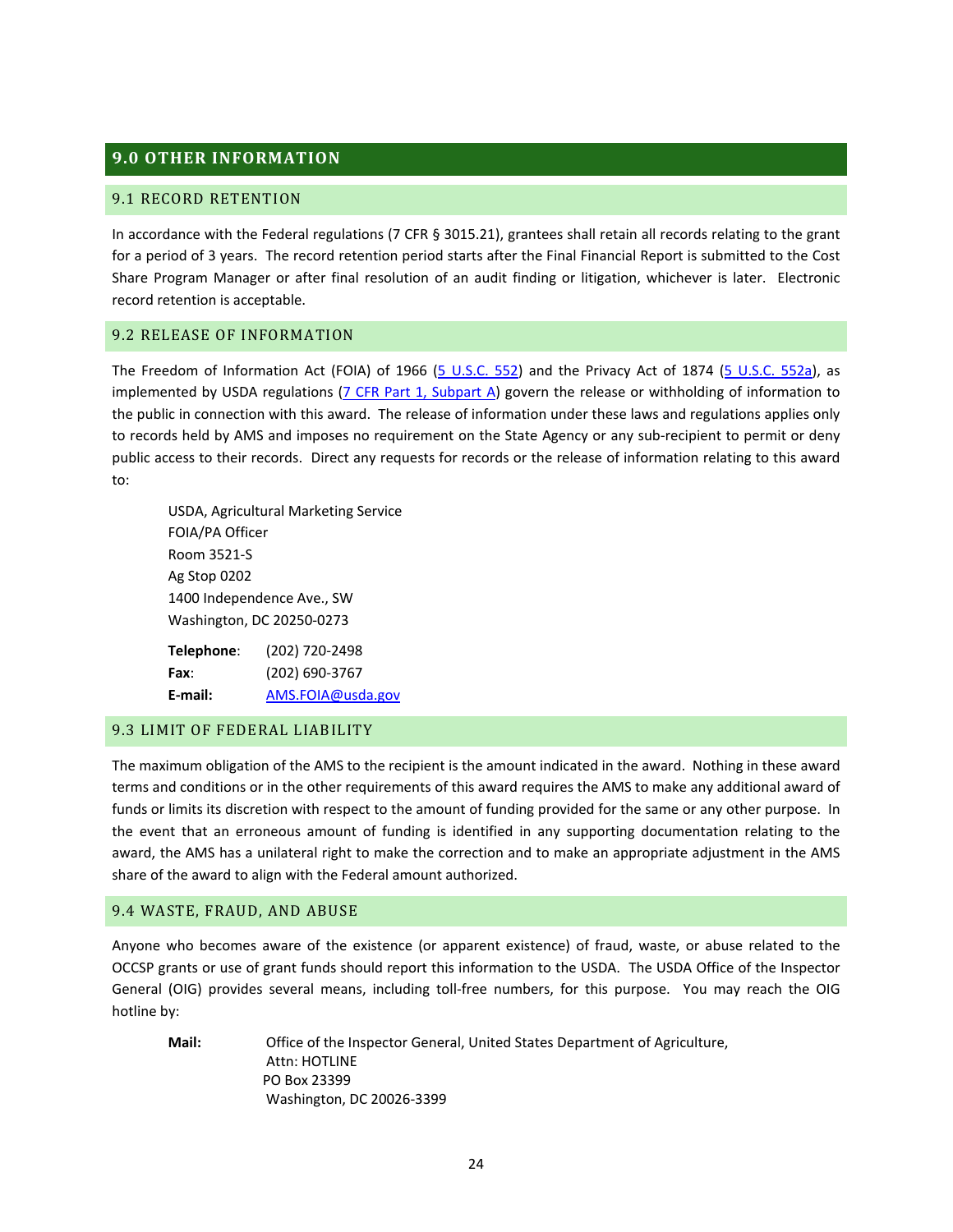| Telephone: | 1-800-424-9121 (toll free) or 202-690-1202 (TDD); |
|------------|---------------------------------------------------|
| Fax:       | 202-690-2474                                      |
| E-mail:    | usda.hotline@oig.usda.gov                         |
| Internet:  | http://www.usda.gov/oig/hotline.htm               |

Fraud, waste, and abuse includes, but is not limited to, embezzlement, misuse, or misappropriation of grant funds or property, and false statements, whether by organizations or individuals. Examples are theft of grant funds for personal use; using funds for non-grant-related purposes; theft of federally owned property or property acquired or leased under a grant; charging inflated building rental fees for a building owned by the recipient; submitting false financial reports; and submitting false financial data in bids submitted to the recipient (for eventual payment under the grant). Callers are not required to give their names, and if they do, OIG keeps their identities confidential.

The Federal government may pursue administrative, civil, or criminal action under a variety of statutes that relate to fraud and false statements or claims. Even if the Federal government does not award a grant, the applicant may be subject to penalties if the information contained in or submitted as part of an application, including its certifications and assurances, is found to be false, fictitious, or fraudulent.

# <span id="page-24-0"></span>9.5 EQUAL OPPORTUNITY STATEMENT

The USDA prohibits discrimination in all of its programs and activities on the basis of race, color, national origin, age, disability, and where applicable, sex, marital status, familial status, parental status, religion, sexual orientation, political beliefs, genetic information, reprisal, or because all or part of an individual's income is derived from any public assistance program. (Not all prohibited bases apply to all programs.)

Persons with disabilities who require alternative means for communication of program information (Braille, large print, audiotape, etc.) should contact USDA's TARGET Center at (202) 720-2600 (voice and TDD).

To file a complaint of discrimination, write to:

#### **USDA, Assistant Secretary for Civil Rights**

Office of the Assistant Secretary for Civil Rights 1400 Independence Avenue, S.W. Stop 9410 Washington, DC 20250-9410

or call toll-free:

**English**: (866) 632-9992 **TTD**: (800) 877-8339 **English Federal-relay**: (866) 377-8642 **Spanish Federal-relay**: (800) 845-6136.

USDA is an equal opportunity provider and employer.